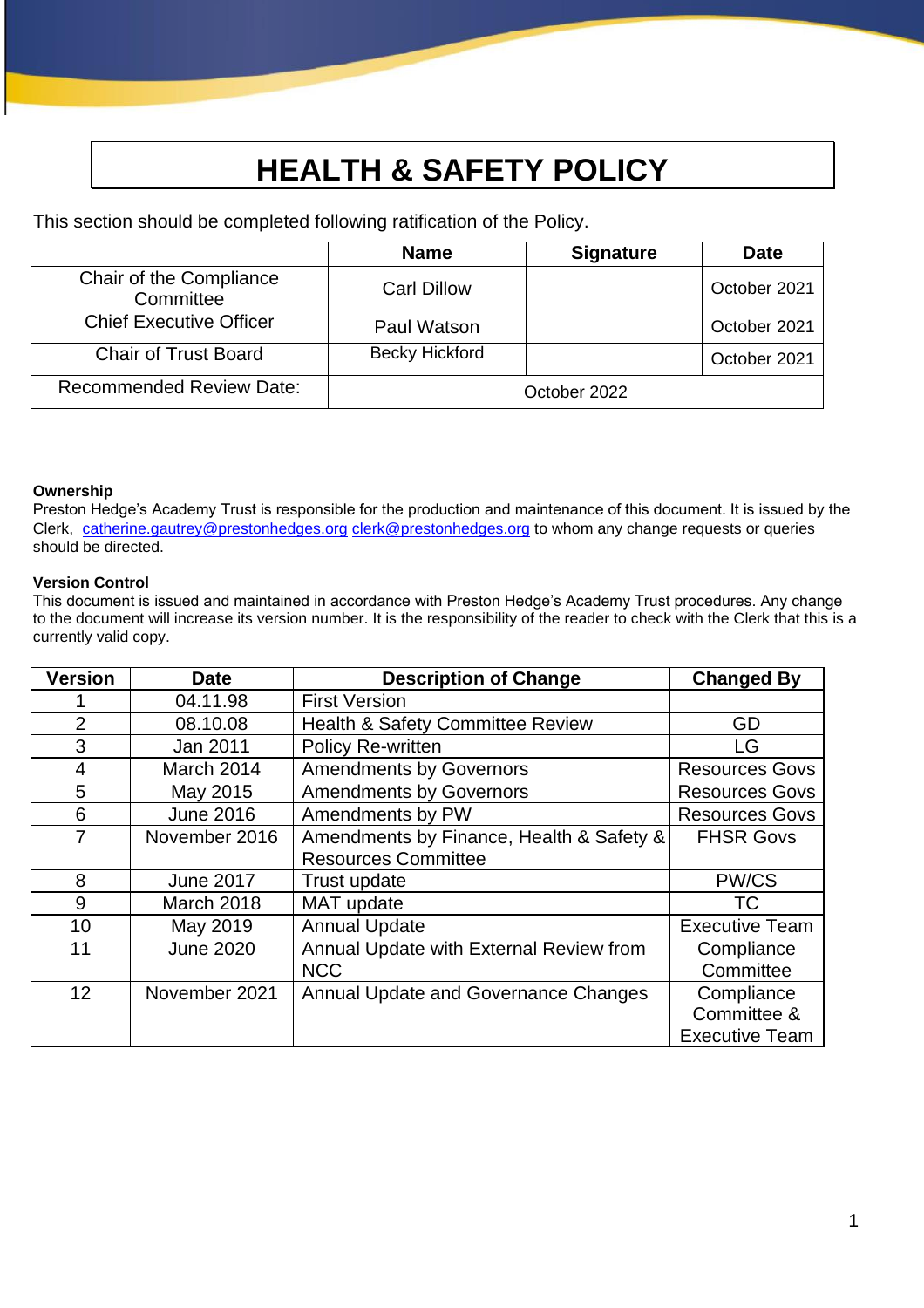# Section A - Statement of Intent

# General Policy Statement

The Preston Hedge's Academy Trust:

Buckton Fields Primary School Holne Chase Primary School Parklands Primary School Pineham Barns Primary School Preston Hedge's Primary School

The Preston Hedge's Academy Trust accept that an excellent organisation is implicitly a safe organisation. Its commitment to excellence means that minimising risks to people, plant and buildings is inseparable from all other objectives. It will meet its responsibilities under the Health and Safety at Work Act 1974 and other applicable health, safety and welfare legislation to provide a safe and healthy working environment for employees. It will also ensure that when conducting all its activities, the organisation will not adversely affect the health, safety or welfare of Students, visitors, contractors and any others who are involved with the organisation's activities.

The Academy Trust will ensure that effective consultation takes place with employees on health and safety matters and that before allocating particular responsibilities or tasks to individuals the arrangements will ensure that they are competent to undertake them. Suitable and sufficient health and safety training will be provided by the Trust to all employees as necessary.

If the Academy Trust consider it appropriate, advice and skills will be sought from specialists outside of the organisation, such as West Northamptonshire County Council, to establish and evaluate the risks to health and safety in the establishment and its workings and the control measures or interventions necessary to minimise them. Provision will be made for the procurement and commissioning of safe work equipment, the safe handling and management of dangerous substances and the maintenance of all assets to a high standard and safe condition.

Effective management of health and safety can only be achieved with a co-operative effort in all areas of the organisation. To ensure that the highest standards of health and safety are maintained by the organisation while undertaking all its activities the Trust requires the full and sustained support of all employees and Students.

The Health & Safety Policy document details responsibilities for managing health and safety at the organisation. The processes in place for operating in a safe manner are detailed in the Arrangements section. The Health & Safety Policy will be reviewed annually. A hard copy of this policy will be available at all academies within the Trust, with a signed copy available from the Company Secretary.

It is, and will remain the Trusts commitment under the Health and Safety at Work Act 1974 and the Management of Health and Safety at Work Regulations 1999, to conduct its activities in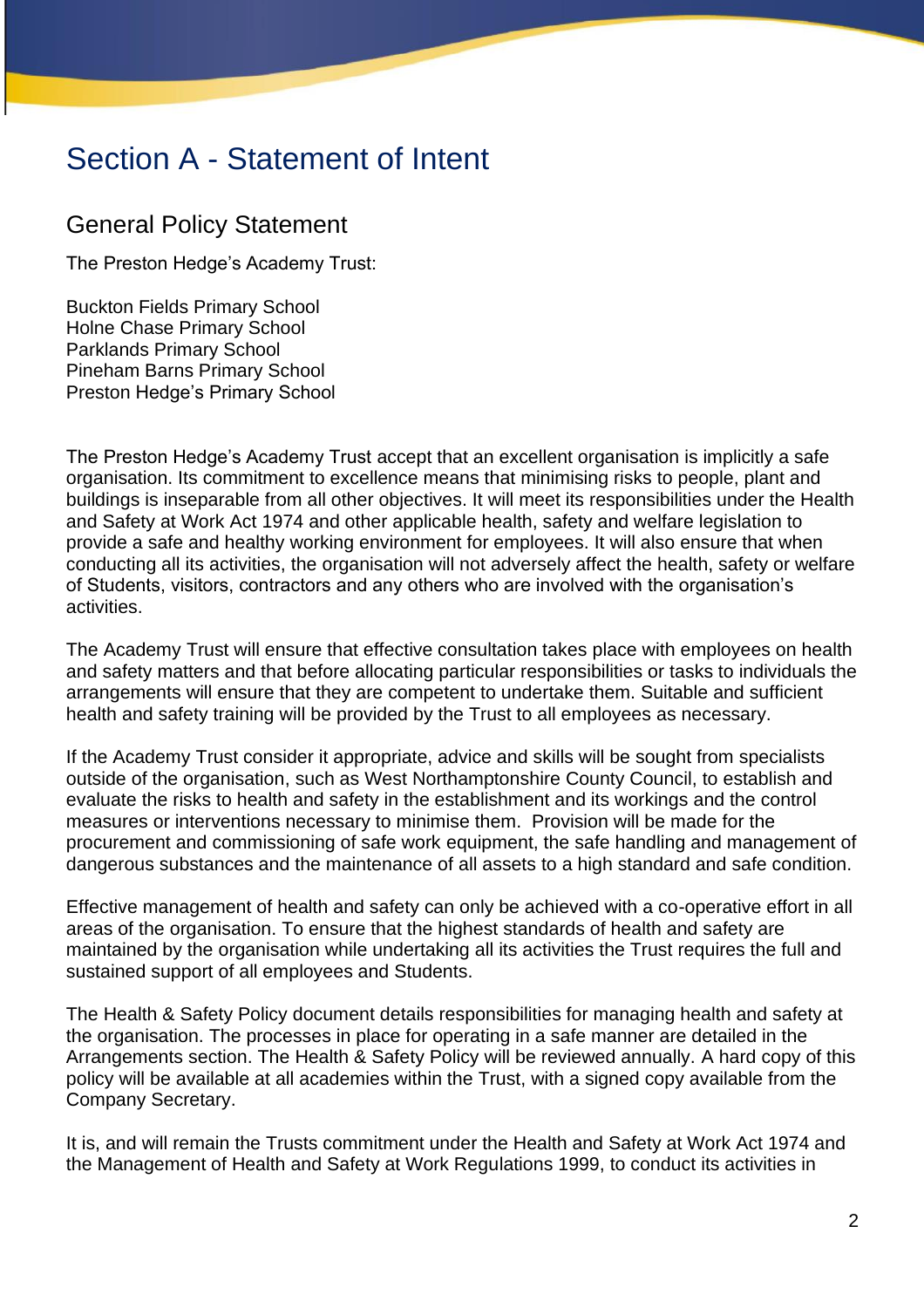such a manner as to prevent adverse effects on the Environment and the Health, Safety and Welfare of Staff, students and others as far as reasonably practicable.

# Section B - Organisation

# Trust Roles and Responsibilities

The CEO, Executive Team, The Trust Operations Manager and Compliance Committee (The members of the committee overseeing Health and Safety for the Trust) are accountable and responsible for ensuring:

- 1.1 That arrangement exists for the Trust to comply with its Health and Safety responsibilities.
- 1.2 That the Executive Team of the Trust adopts, reviews periodically and amends, as appropriate, the Trust's Health and Safety Policy.
- 1.3 To monitor that academies have an approved H&S appendix demonstrating that necessary school management organisation is in place to implement the policy.
- 1.4 That adequate funds and materials required to meet all statutory and Employer Health and Safety requirements are budgeted for.
- 1.5 That periodic monitoring inspection is carried out to maintain and enhance the organisation's safety performance.
- 1.6 The effectiveness of the policy is periodically appraised and any necessary changes made.
- 1.7 To take a direct interest in the policy and publicly support all those carrying it out.
- 1.8 Agree to liaise with other bodies and local authorities where appropriate on policy issues.
- 1.9 Ensuring each school has a member of staff to co-ordinate health and safety matters affecting their school, which is typically the Site Manager or Trust Operations Manager.
- 1.10 To monitor the effectiveness of the Health & Safety arrangements across the Trust.

# Principal Responsibilities

The Principal is the day-to-day manager of the site and is responsible for H&S on that basis.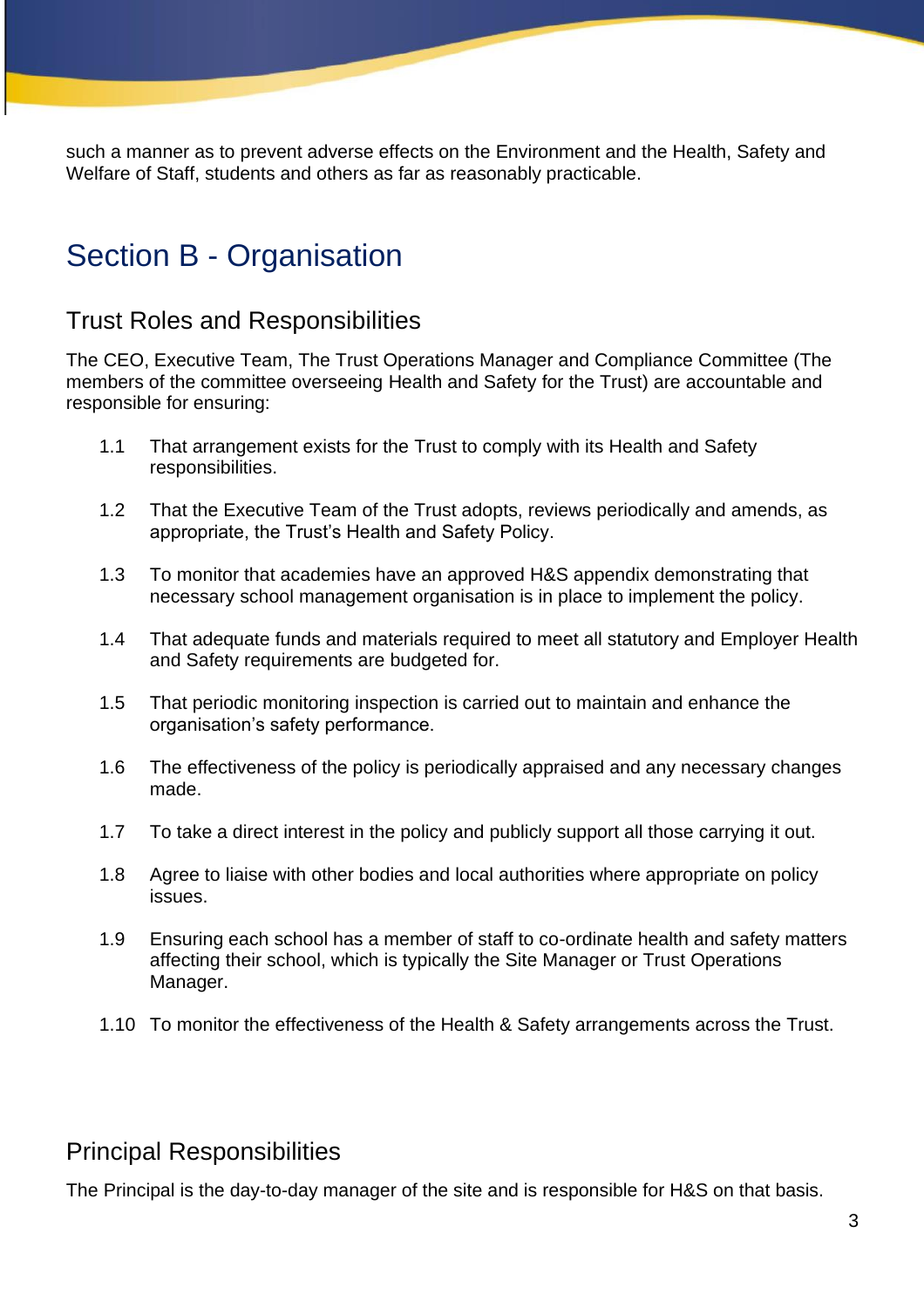- 2. The Principal is accountable to the CEO for implementing the Trust's Health and Safety policy, rules, procedures and working practices by:
- 2.1 Appropriate risk assessments of work activities are undertaken, that a written record of the assessments is kept and that the assessments are reviewed regularly and when they are no longer felt to be valid are updated accordingly.
- 2.2 Safe systems of work identified via risk assessment or to comply with national standards/guidance are monitored to ensure they are followed and are effective.
- 2.3 Ensuring that where unsafe working practices or unsafe conditions are identified then remedial measures to eliminate or reduce the hazards are introduced.
- 2.4 Information and advice on H&S is acted upon/circulated to staff and visitors.
- 2.5 A regular safety inspection is undertaken on annual basis by our external partners. The Principal or other member of the SLT will conduct regular H & S walks alongside the Trust Operations Manager, to ensure the site is safe. Al safety inspection is carried out termly by the Trust Operations Manager at our schools.
- 2.6 Staff are competent to undertake the tasks required of them and that they have been provided with any necessary training, equipment or other resources to enable the task to be undertaken safely.
- 2.7 If the Principal delegates H&S duties to an individual, they ensure that the duties are clearly defined, the person is competent to carry them out and that sufficient resources are allocated to enable them to be carried out.
- 2.8 Ensuring that temporary or new staff are fully instructed on all aspects of safe working within their area of control.
- 2.9 Ensuring that all accidents and incidents are fully investigated, recorded, reported under the Reporting of Injuries and Dangerous Occurrences Regulations 2013 where appropriate and remedial action implemented.

# Trust Operations Manager Responsibilities

- 3.1 To monitor all aspects of Health & Safety at our schools through termly site visits
- 3.2 To provide reports to the Principals, CEO and Compliance Committee about any aspects of policy or practise which are not fulfilled
- 3.3 To ensure all inspections and maintenance is carried out in a timely manner ensuring full compliance.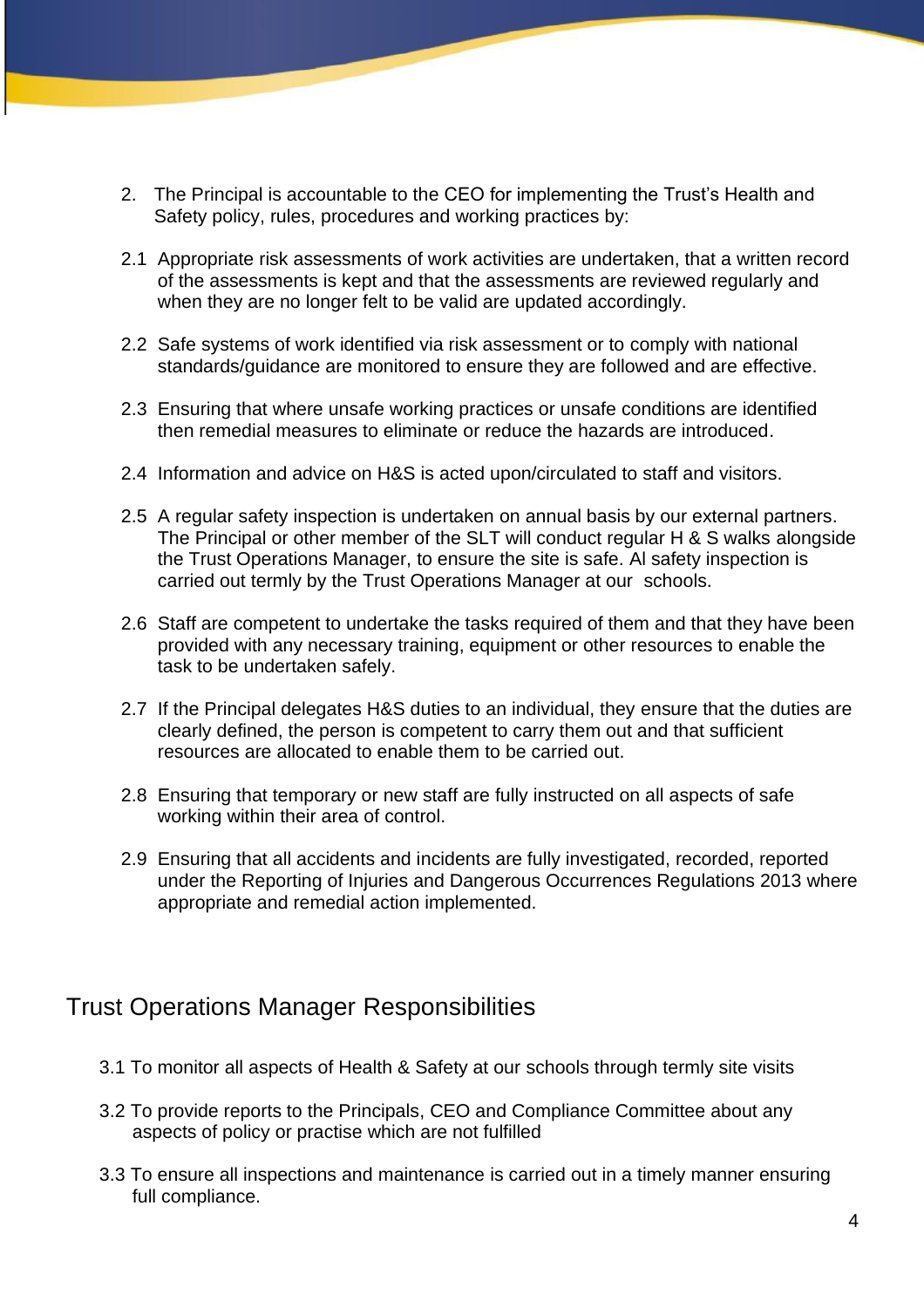- 3.4 To ensure all risk assessments are maintained across the Trust and kept up to date.
- 3.5 Have an annual Health & Safety audit from their external specialist to advise on any Health & Safety issues.

# Site Manager Responsibilities

#### **This is the person delegated with specific responsibilities by the Principal in respect of the management of H&S**

- 4.1 The H&S Coordinator is responsible to the Principal for ensuring that they monitor the building fabric and structure to identify defect or decay.
- 4.2 Carry out a regular and random safety inspections.
- 4.3 Advise the Principal and Trust Operations Manager on any action required to comply with all relevant H&S Legislation
- 4.4 Receive all H&S information sent to the school and disseminate the information to the Principal, Staff and others as necessary
- 4.5 Manage and maintain the building security during and out of school hours.
- 4.6 Check that all facilities,equipment and materials used on site are in accordance with the relevant British Standards.
- 4.7 Ensure that the building generally provides a safe and healthy environment for the pupils and staff.
- 4.8 Maintain and keep suitable risk assessments.
- 4.9 Consult with the Principal to set timescales to ensure work is carried out to meet the requirements of H&S Legislation.
- 4.10 Ensure that the school meets its statutory health and safety duties in relation to all aspects of fire safety.
- 4.11 Have access to an external H&S Specialist via the Trust Operations Manager who will provide specialist support as required with all Health & Safety matters.
- 4.12 COSHH data sheets are kept up to date.
- 4.13 Ensure that the building is kept in a state of repair that is fitting of a Trust school and the expectations of the Trust.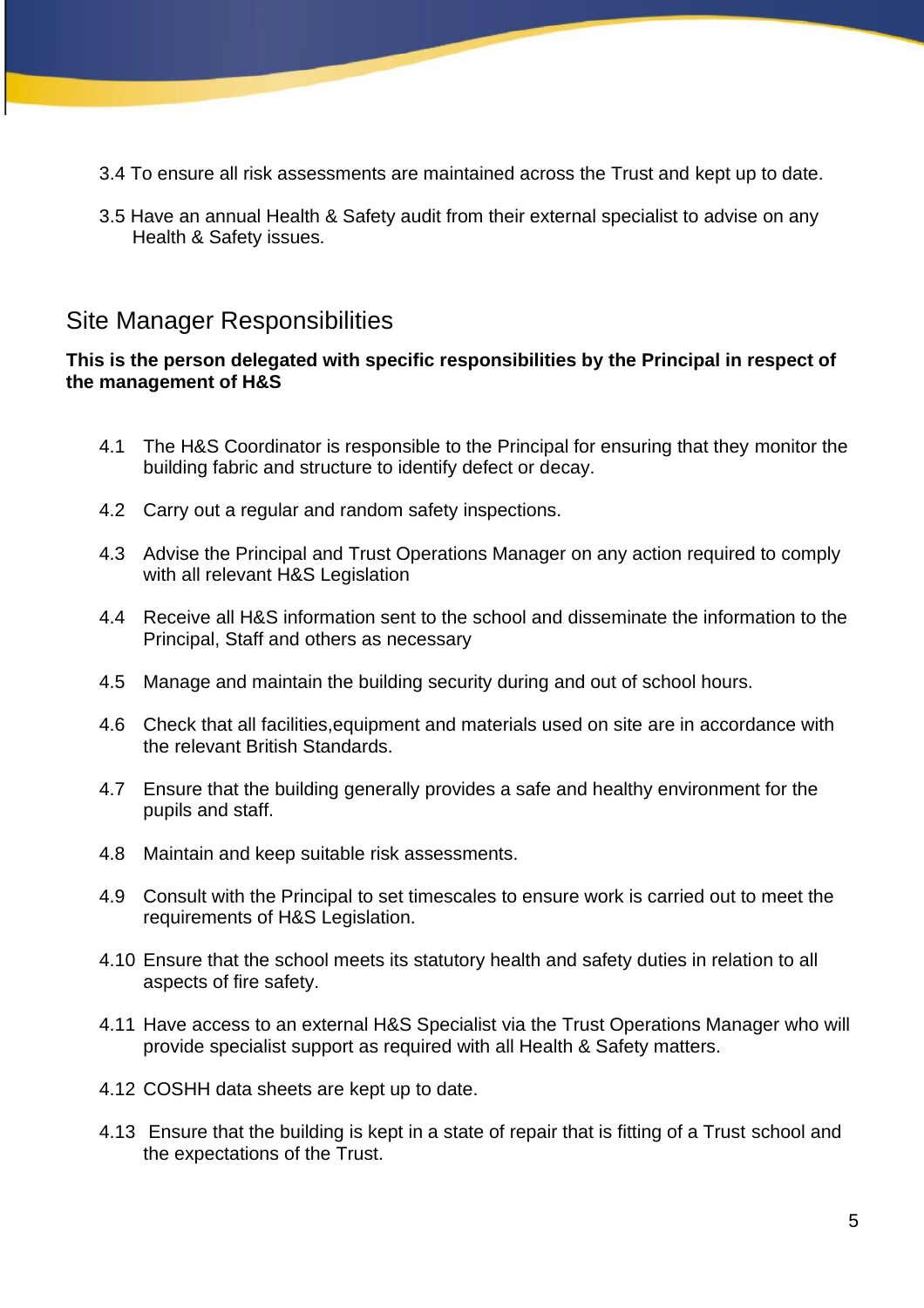4.14 To ensure an annual cycle of decoration and upkeep is maintained so the school fulfils the requirements of 4.13 above.

# Staff Responsibilities

- 5.1 Ensuring that classrooms / work areas are safe.
- 5.2 Ensuring that all equipment and materials are safe before use.
- 5.3 Ensuring safety procedures are followed.
- 5.4 Ensuring that protective equipment is used when required.
- 5.5 Complying with the Trust's Health & Safety policy at all times
- 5.6 Reporting all Health and Safety hazards to senior members of staff.
- 5.7 Specified staff in schools to keep defects reporting up to date

## H&S Representatives Responsibilities

Health & Safety Representatives are appointed by Trade Unions or elected by their colleagues to develop, promote and monitor safe working practices and ensure their effectiveness. Their role encompasses the investigation of health and safety-related complaints and identification and reporting on all matters relating to health and safety in schools.

They provide valuable support to the health and safety culture of the Trust.

The Accredited H&S Representatives rights are covered by the Safety Representatives and Safety Committees Regulations 1977, an approved code of practice known as the brown book expanding on the basic legislation. Accredited Safety Representatives, chosen by employees or a trade union, will therefore be allowed to investigate accidents and potential hazards, pursue employee complaints and carry out school inspections within directed time but, wherever practicable, outside teaching time.

The Trust will consult with employees whenever it is reasonable and appropriate to do so.

As required under the Management of Health and Safety at Work Regulations 1999 the Trust will:

- Provide H&S training or information to the employees or the safety representatives.
- Inform employees of health and safety consequences of the planning and introduction of new technologies in the workplace.
- Provide of any relevant information required on health and safety legislation.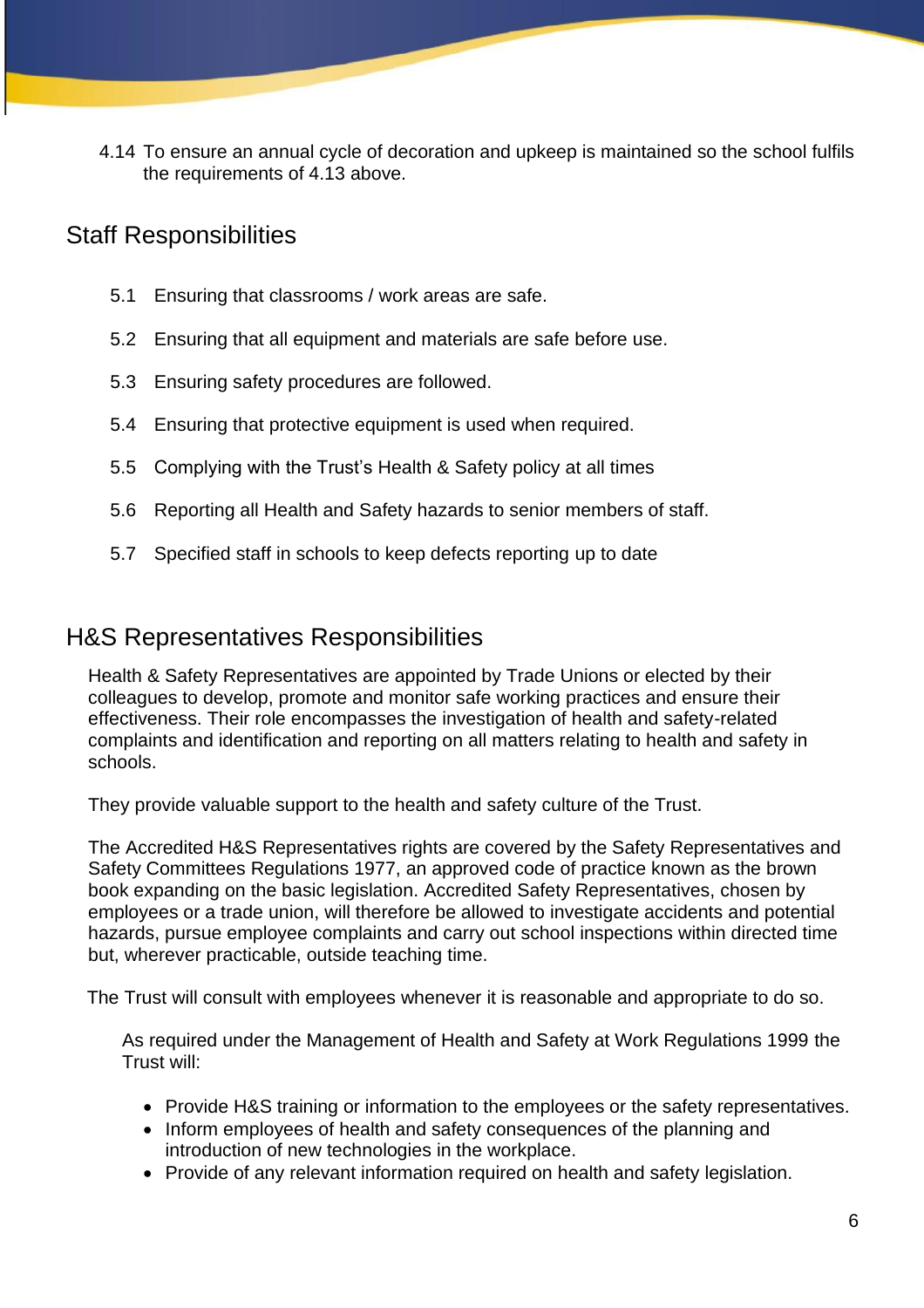# Pupil's Responsibilities

- 6.1 Complying with school safety rules and requirements at all times.
- 6.2 Complying with safety instructions given by members of staff.
- 6.3 Wearing the protective equipment provided and making proper use of safety devices at all times.
- 6.4 Reporting all safety hazards to members of staff.
- 6.5 Reporting all accidents, incidents and near misses to members of staff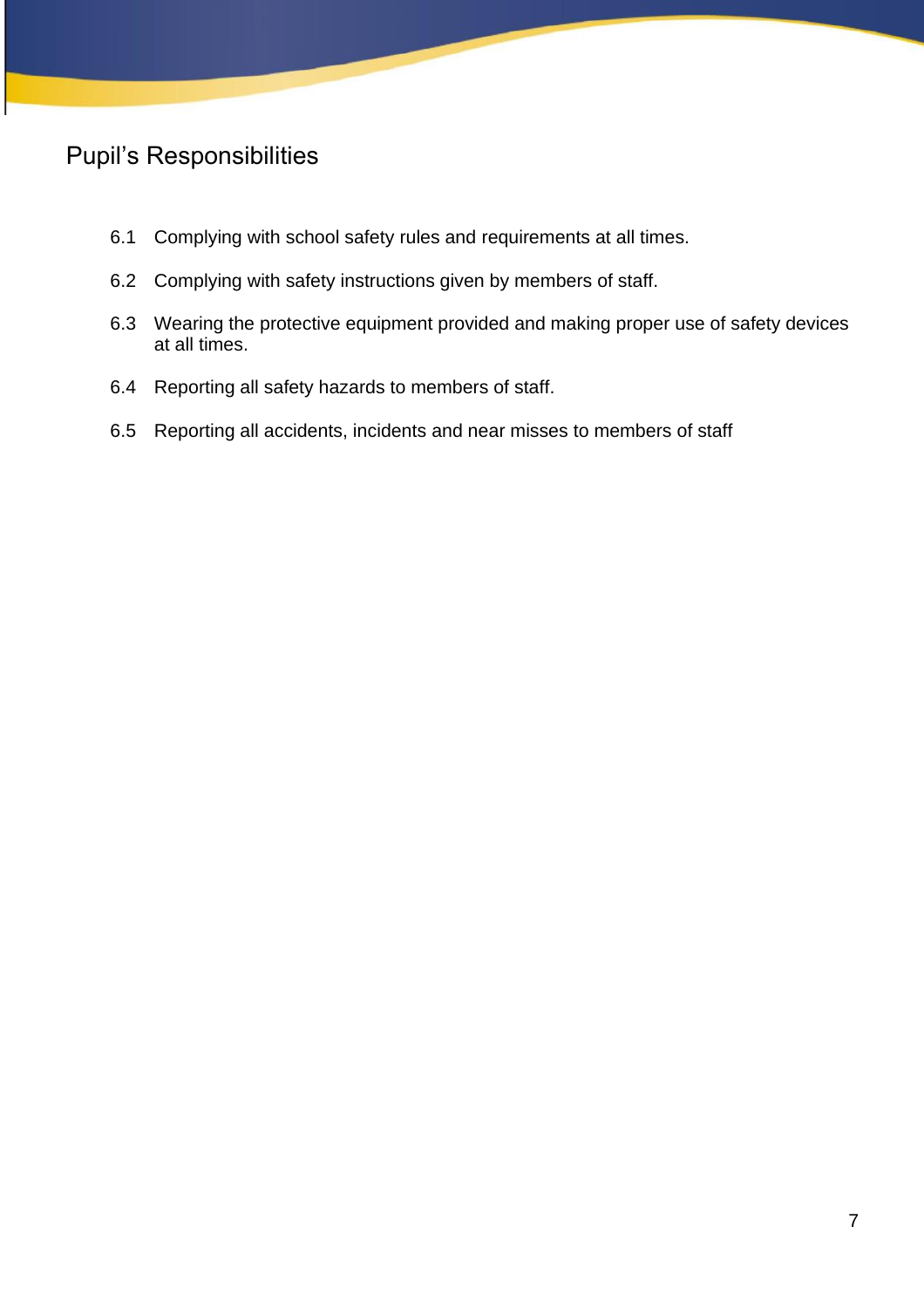# Section C – Arrangements

# 1. General Practices for all Staff, Students and Visitors

The Trust is committed to the implementation of policies, procedures and arrangements for safety as detailed in part C our Health and Safety Policy, Safety Arrangements, which is not exhaustive but includes the following:

## 1.1 Fire Safety/Precautions/Procedures

Although instances of fire within primary schools during the day are relatively rare, fire can pose a serious potential hazard when it does occur.

As a consequence each school will have a Fire Risk Assessment in place.

The main danger posed by fire is smoke because it obscures vision, is toxic and can induce panic. Although the main aim of fire precautions is to protect human life, they have the additional purpose of avoiding or minimising disruption to the education process, which can arise through loss or damage to school buildings and contents. Preventative measures against fire are important and form the basis of rules to reduce the likelihood of fires occurring e.g. restrictions on smoking, special precautions concerning flammable liquids and gases and maintenance of electrical appliances. To this end the whole Trust and grounds is designated a "no smoking" site at all times.

## **Fire Precautions**

**The Alarm:** The **first** action if a fire is discovered must be to activate the nearest alarm point.

Ring 999 Immediately.

Pupils may activate false alarms, **any alarm raised must be treated as a real fire until told differently,** i.e. a Teacher saw a pupil smash a break glass and has informed everyone it is a false alarm.

**Evacuation:** Immediately people hear the alarm, they will stop what they are doing and leave the building by the nearest escape route, following the school's fire action notices. They will not stop to collect personal items.

Staff will keep pupils together in an orderly line, moving swiftly to the fire assembly point. They will walk in single file, and will not run. Doors will be closed as people leave the building. Visitors must be supervised out of the building. Staff will regularly study the fire escape routes located in every room; Students will also be aware of the correct escape routes. Staff who have registers in their possession will take them to the assembly point.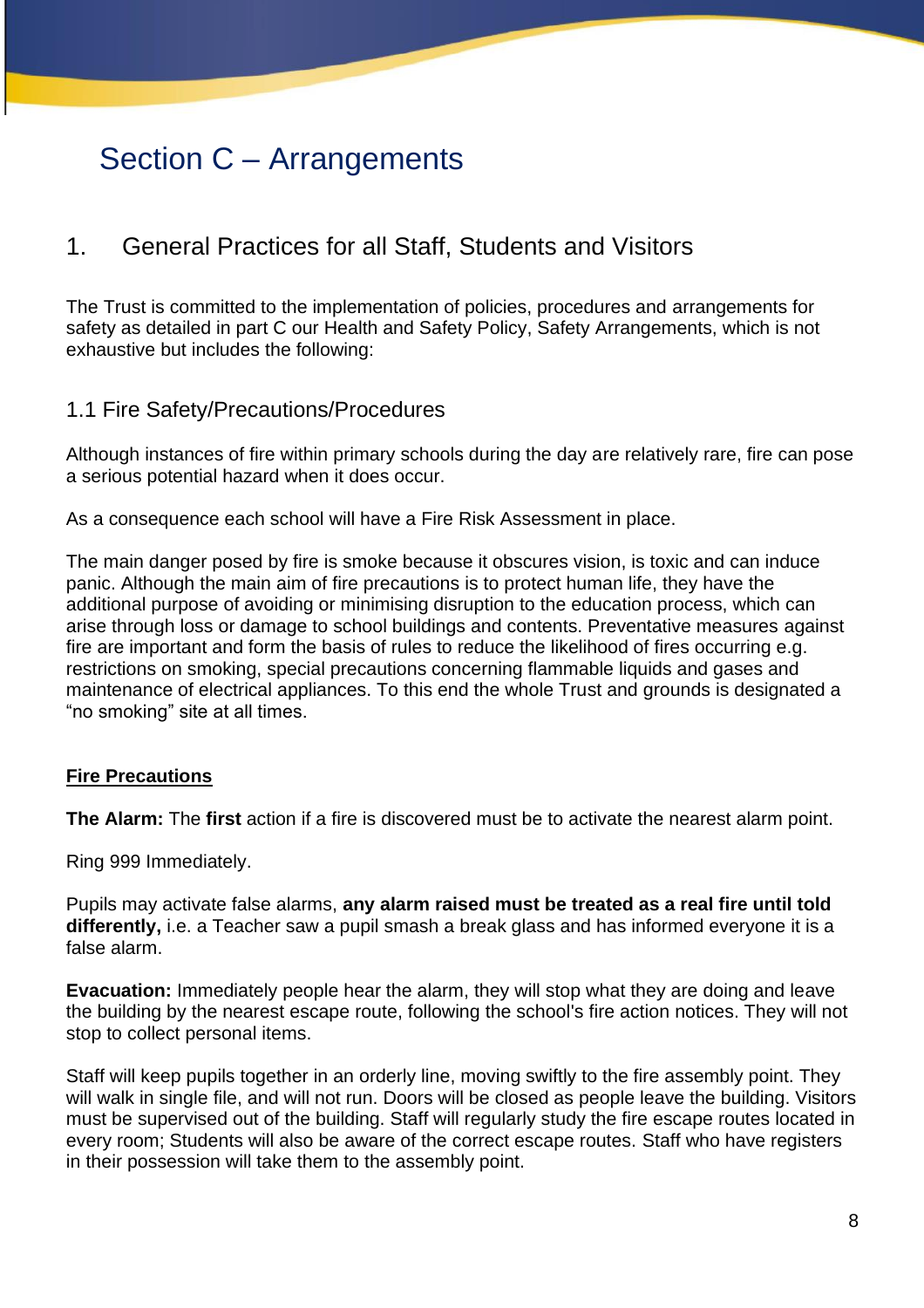**Assembly:** Staff will arrange the class in an orderly line, ready for the register. Missing persons will be reported to the manager in charge of the evacuation, telling them the identity and the last known location of the missing person. No persons will re-enter the building until they have been given permission.

**Equipment Maintenance:** A fire specialist will check extinguishers every 12 months. Any extinguishers that have been tampered with will be reported to a specified member of staff in each school. Staff will not take these extinguishers away from the location.

**Fire Drills:** Fire drills will be carried out at least once every full term (academy terms are defined as 3 within an academic year: Autumn, Spring, Summer). Schools will decide on dates. Records are kept detailing a general assessment of each drill.

**Means of Escape:** Regular inspections are made of escape, to ensure that they are kept free from obstruction at all times. If staff find any means of escape blocked, for example, furniture or rubbish, immediate action must be taken to clear the obstruction – if staff have any difficulty in moving the items, they will contact a specified member of school immediately. Other checks are made to ensure all fire safety signs e.g. direction of escape routes, are in place and clearly visible.

**Fire Fighting Equipment:** Fire fighting equipment is to be used by the emergency services in the case of a fire. Staff should not try to use the equipment in a fire; they should leave the area immediately by the nearest escape route, setting off the alarm call point.

Checks are made on a weekly basis on all fire fighting equipment. If staff know that an extinguisher has been tampered they will leave it in the location and inform a specified member of school staff.

**Fire Alarm Systems:** Schools arrange for each fire alarm system in each building to be tested every week, this is done by setting off a different call point each week, and records are kept.

**Fire Doors:** Fire doors play an essential role in prohibiting the spread of smoke and fire, but only if they are closed and stay closed during a fire. Fire doors must not be propped open with fire extinguishers or anything else. Weekly tests are carried out to ensure the all fire doors and furnishings are in good order.

**Fire Marshalls :** It is each school's responsibility to ensure that there is a minimum of 5 trained fire marshalls in the school to support the school's fire safety systems.

#### **Emergency lighting**

Routinely checked by maintenance team and records are kept by the Trust Operations Manager.

#### **Contractors Hot Works Permits**

Documentation sourced from contractors prior to any works commencing on site, copy retained on file and forms part of the contractor's risk assessment and method statement paperwork

#### **For full information on fire procedures/safety please refer to each schools fire risk assessment, fire action notices and the business continuity plan.**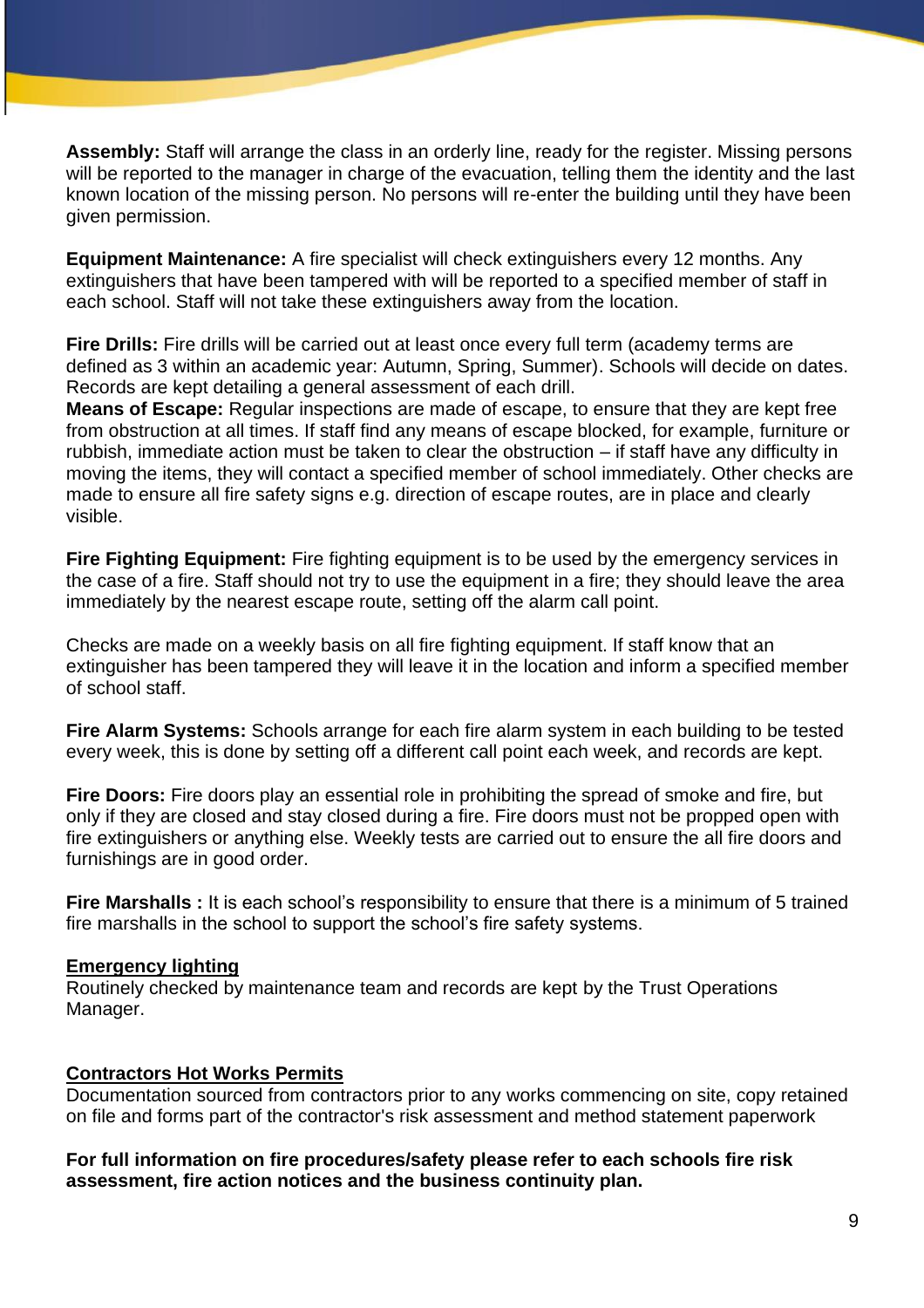## 1.2 Bomb Alert Procedures

If the office receives a written bomb threat, the note will be handled as little as possible in order to preserve fingerprint, handwriting, postmarks, typewriting and other evidence.

Immediate contact should be made with Police. There advice will override the following which is guidance based on the latest Government advice.

The person receiving it will save all items connected with the note, such as the envelope and its contents. The note and other items will be placed in a bag and delivered to the police.

More commonly, bomb threats are received over the phone. When this occurs, the person taking the call should try to give someone nearby a note about the call and ask him or her to call 999.

The following procedures can help the person taking a bomb threat call respond appropriately:

- 1. Remain calm. Be courteous and don't interrupt the caller.
- 2. Note whether the caller is male or female, an adult or a child.
- 3. Keep the caller on the phone as long as possible. Don't hang up until the caller does. It may be possible to trace the call if you stay on the line long enough.
- 4. Write down the caller's phone number if it is displayed.
- 5. Ask questions to get information write all the answers down.
	- Try to find out:
		- a. The location of the bomb
		- b. The time of detonation
		- c. What kind of bomb it is and what it looks like
		- d. Where the caller is
		- e. How the caller knows about the bomb
		- f. If the caller is familiar with the building
		- g. When the bomb is set to explode
		- h. Whether other bombs have been placed and where
		- i. Why the bomb was placed
- 6. Listen for any background noises and any caller mannerisms, voice characteristics or accents.
- 7. After the caller hangs up, call 999. Explain the situation.
- 8. Do not use mobile phones during a bomb threat. Some bombs can be set off by their use.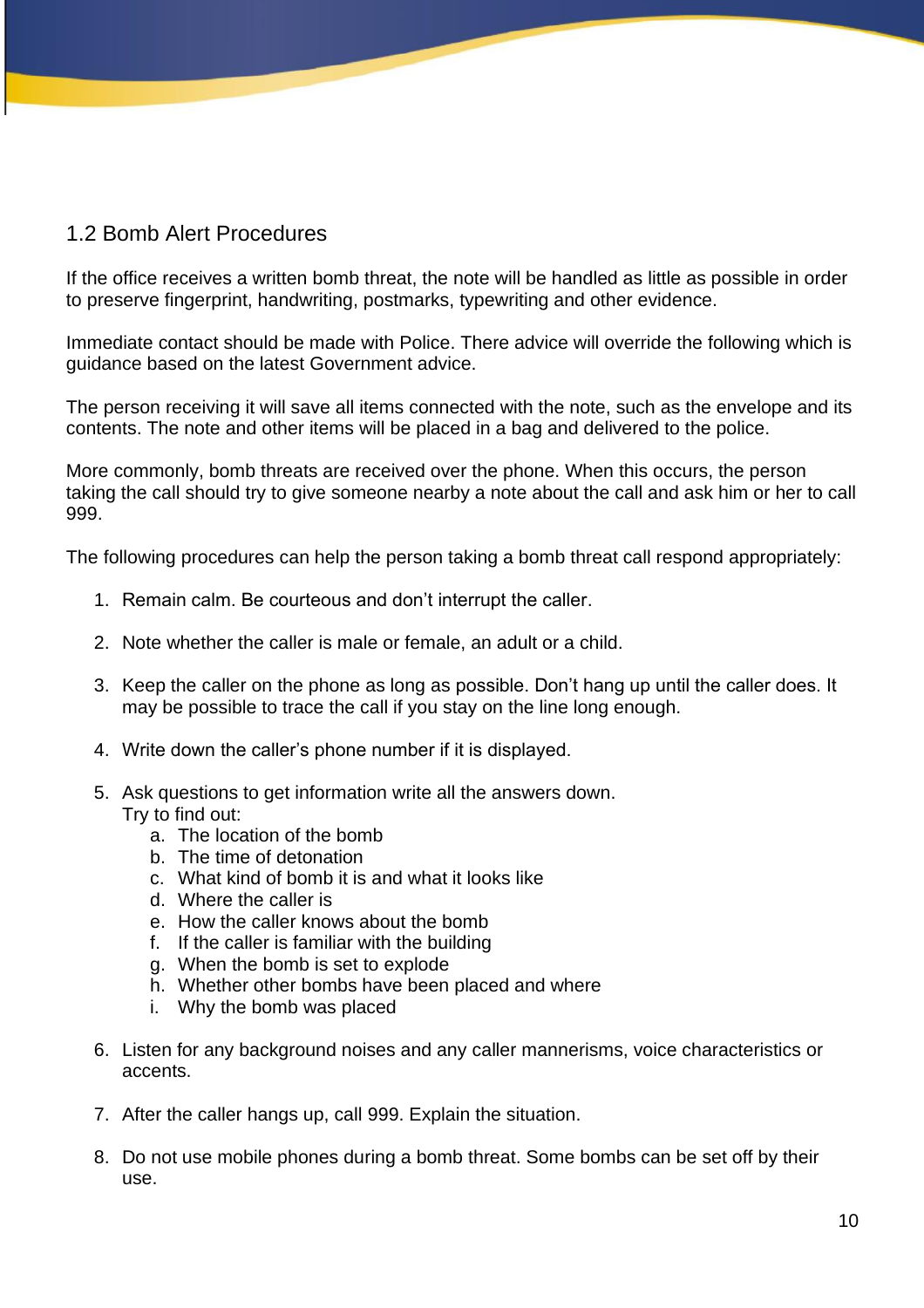Evacuate the building by using internal telephones or word of mouth. Assemble at the usual assembly point or one designated by a specified person in each school.

## 1.3 First Aid

Schools will provide and maintain suitable first aid equipment as required by law and ensure that there are sufficient numbers of staff trained in first aid in line with the Trust First Aid Policy.

First aid trained staff and equipment are located in various areas across schools. The first aid boxes are checked regularly and the contents updated and ordered when needed. In the event of any serious injury/accident the first aider must request the assistance of other site first aiders to attend. Members of staff who organise any activities, including sports fixtures, and field trips, which take pupils away from school premises must consider and provide appropriate levels of first aid equipment and first aid knowledge.

All schools will keep a defibrillator on site, which will be checked monthly.

**Emergency Situations:** Where pupil/staff member requires hospital treatment urgently, the procedure is to call for an ambulance by ringing 999. They will give the full address including postcode and wait for the respondent to repeat the address back to them.

They will have all relevant information about the person/illness. They will ensure a member of staff at the front gate to meet and direct the ambulance – saving valuable time. Staff must not take pupils to hospital when it is a serious incident, unless directed to do so by the emergency services

## **Dealing with Health and Safety Emergencies:**

- Ensure the person dealing with the emergency is safe that they are not putting themselves in danger
- Assess the situation
- Summon help/First Aid/Raise any alarms/inform key staff
- Make area safe
- Contact emergency services
- Ensure access is clear for emergency vehicles
- Keep in contact with emergency services if required
- Make a report soon after the event

A first aider or a specified member of staff will see all first aid incidents and all incidents/injuries must be initially recorded on the incident forms.

Further information on dealing with medical emergencies can be found in the Trust First Aid **Policy**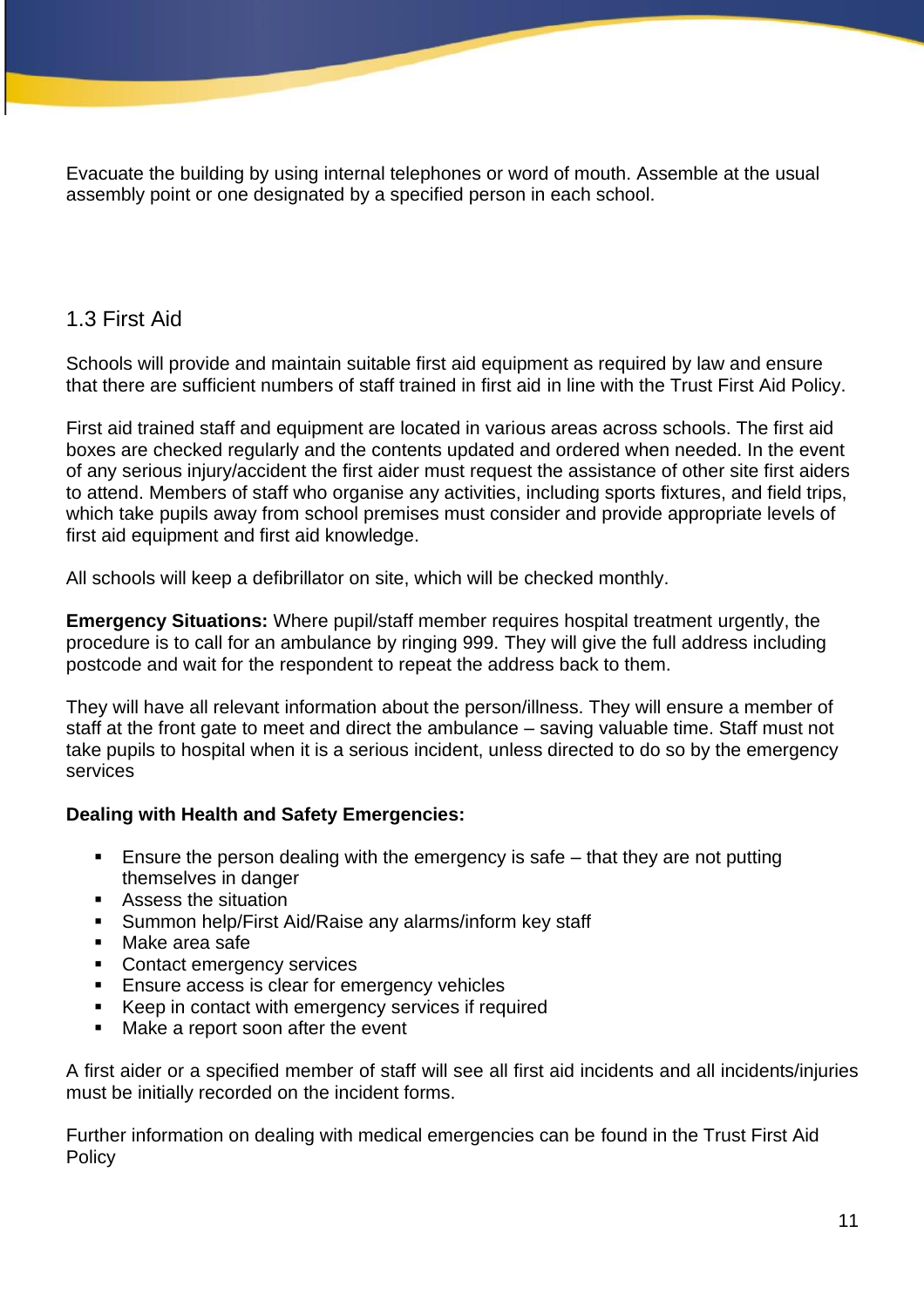#### **First Aiders**

First aid visit boxes are in various locations in schools. Each school has mobile first aid boxes for staff and pupils going on off site visits.

#### **First Aid and Blood-borne viruses (BBV's)**

The voluntary aid societies (St. John Ambulance, St. Andrews and The British Red Cross) have stated that there are no grounds for recommending changes in the resuscitation techniques (mouth to mouth) or procedures for arresting bleeding, as described in their first aid manual, because of BBV's or the virus associated with it.

#### **Please refer to DFE Supporting Pupils at School with Medical Conditions for full information**

Staff who are first aid trained are recertified at the level applicable prior to certification ending.

## 1.4 Accident Reporting and Recording Procedures

If pupils, staff or visitors should become ill or suffer injury as a result of an accident the procedures below should be followed:

- Reporting of Injuries, Diseases and Dangerous Occurrences Regulations (RIDDOR) will guide our practice.
- First Aid treatment by first aid staff. The patient should be given all possible reassurance and if **absolutely necessary**, removed from danger.
- A specified room in each school can be used as a treatment room and have trained staff to assist. First aiders should be summoned immediately to tend to the patient.
- In cases where hospital treatment is required or where first aider believes a child is too ill to be in school, then the parents/carers should be informed to collect their son/daughter from school
- All accidents to pupils, staff or visitors must be recorded, using the pupil or school accident sheet(as appropriate) in the school office as soon as possible. The report should be made by the person with the most knowledge of the incident, which will normally (but not always) be a member of staff.
- Any reportable incidents/accidents should be disseminated to the senior leaders immediately. This will then be reviewed at the Compliance Committee.
- Where required accidents/incidents will be investigated.
- Reportable incidents are any fatality, any major injury, which is a break/fracture of any bone and any injury where the student is taken direct from site to hospital, whether by ambulance or by a relative/guardian of the pupil/staff/visitor.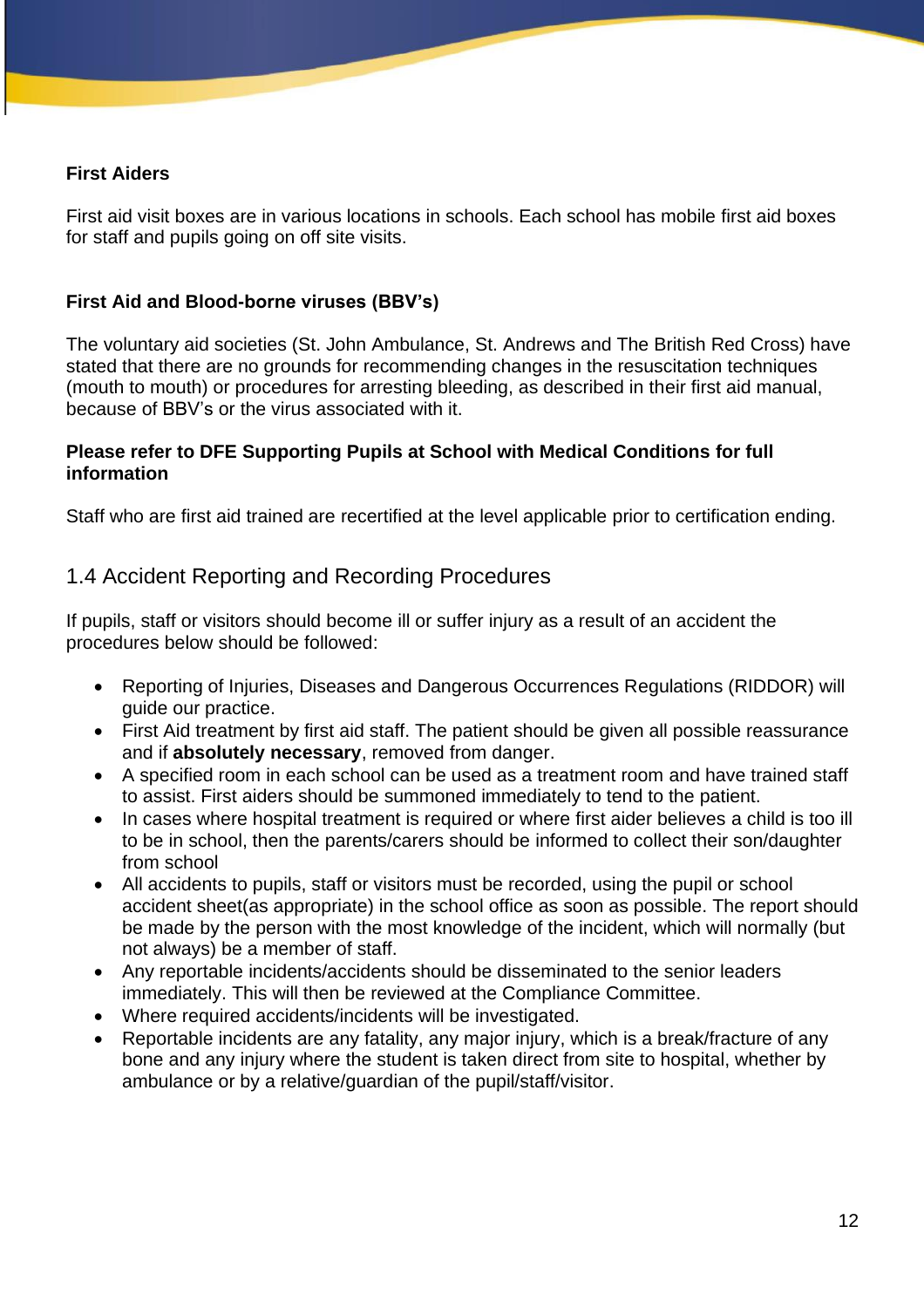#### **Dangerous Occurrence**

A 'Dangerous Occurrence' or 'Near Miss' incident is one which had the potential to cause injury, but fortunately did not do so, although damage to equipment or property may have occurred. Nevertheless all 'Near Misses' or 'Dangerous Occurrences' should be reported and recorded by the school.

All 'Near Misses' will be fully investigated so that any preventative action can be identified and taken. Failure to do this could allow the circumstances to be repeated but with significant consequences including injury and/or serious damage to property.

## 1.5 Risk Management Procedures

The Trust is committed to ensuring that all risks and hazards associated with its operations are clearly identified and eliminated or reduced in order to maintain a safe environment for its pupils, employees and any person that may be affected by its activities.

As a way of reducing risk all equipment, services and resources brought into the organisation must be appropriately risk assessed, records maintained and monitored. These documents are held at schools, and are communicated for all staff. Reactive monitoring forms are used in case of faulty equipment, inadequately supervised services or and other resources brought in by the organisation.

The Trust operates a Risk register to mitigate risk.

#### **Risk Assessment**

The Trust is obliged by law to apply risk assessment process to all its activities and situations and then take action where appropriate. A risk assessment is a careful systematic examination of a work task, situation or premises, which identifies any hazards, assesses the risk they could present and thereby assist in the identification of appropriate preventative and protective measures. If staff work, or lesson, involves activities which could pose a significant risk, then a risk assessment or 'safe system of work' record (as appropriate) should be carried out, basically informing how for example a science lesson involving chemicals will safely be carried out.

Copies of risk assessments are located at each school, and are communicated to all staff. Each activity where enhanced risk is identified must have a risk assessment, including activities brought in by the organisation.

Generic risk assessments may be used when the risk factor is low. However, when the risk factor is medium or high a specific assessment must be completed by the person in charge and brought to the attention of all people involved with the task prior to work commencing. Procedures to eliminate or control hazards must be specified on each risk assessment. The requirements of a risk assessment for hazard elimination or control are to be adhered to at all times.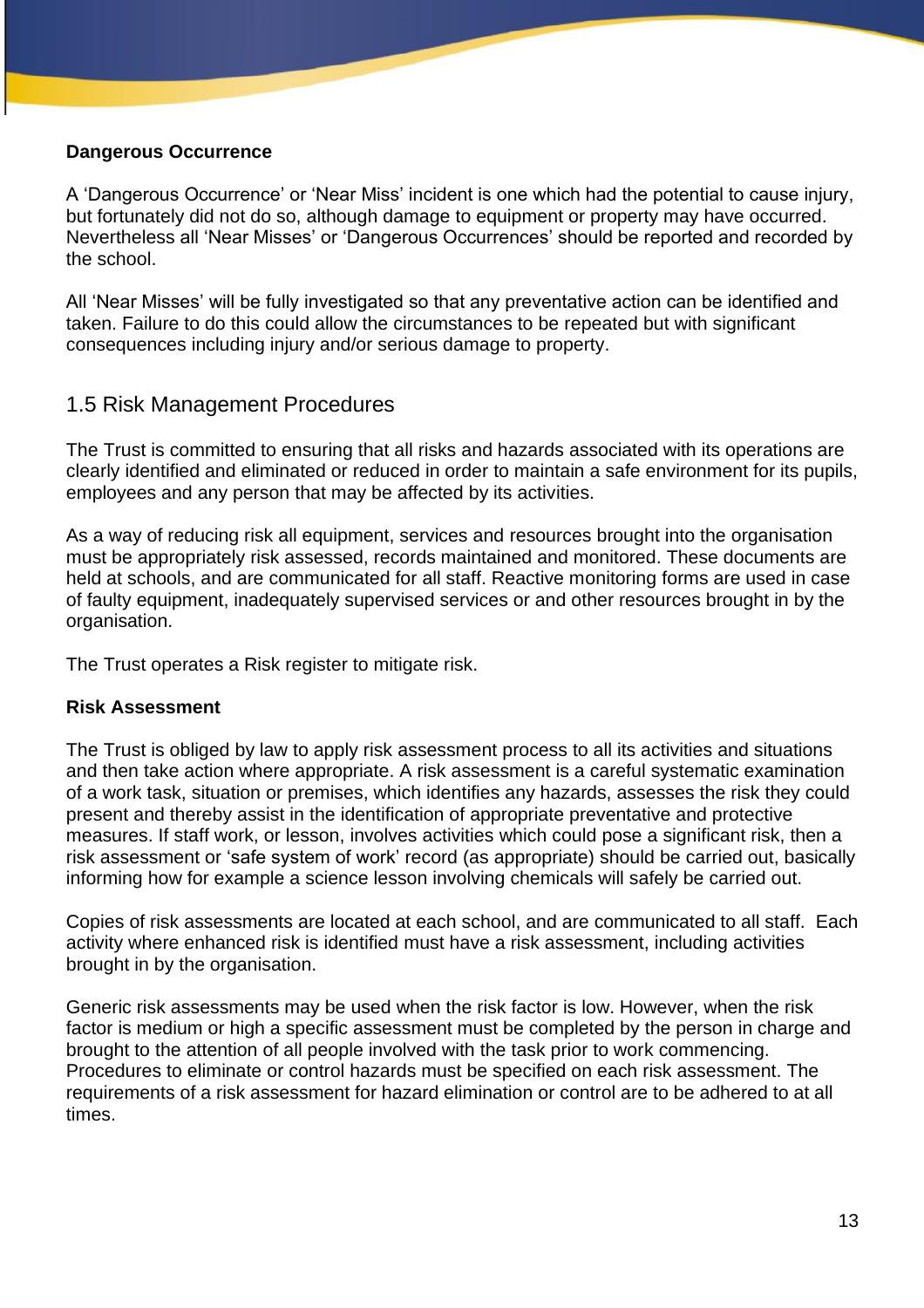#### **Pupil Risk Assessment**

Due to the nature of pupils within the Trust, there is no need to have pupil risk assessments on individual pupils, unless specially requested by staff or because the individual pupil is assessed as a higher risk. If specifically requested, the risk assessment will record known flash points, and what sort of actions help to calm down the certain student. Also if a student is known for biting whilst being restrained, and staff are aware of this then they can be extra cautious when/if they have to restrain. All staff must ensure they request a pupil risk assessment when necessary, and to be aware of the dangers a student could present. All incidents must be updated on their risk assessment and shared with all staff.

## 1.6 Manual Handling Arrangements

Manual handling operations (MHO) are the transportation or support of any load by hand or bodily force- including lifting, putting down, pushing, pulling, carrying or moving. This would include restraining/moving/holding pupils. Where hazardous MHO cannot be avoided, a thorough assessment must be undertaken, with measures introduced to reduce the risk of injury to the lowest level reasonably practicable. Monitoring must then take place to ensure the effectiveness of those measures, and reassessment carried out where necessary. If the work involves tasks, which regularly or occasionally require staff to move, lift or carry persons or awkward shaped or heavy objects, staff could be vulnerable to back injury and other muscularskeletal problems. Such problems can result in considerable pain and discomfort and are difficult to cure. Any heavy lifting requirements should be risk assessed.

Any activity that requires manual handling will require a risk assessment so that he/she can make the activity easier and less risky i.e. less physically demanding. Examples include reducing heavy loads into small manageable loads, using mechanical devices such as trolleys or having more than one person to lift or carry the load. If no assessment has been made for the tasks which staff think may pose a risk, staff should report the issue to their line manager. Although management has a legal obligation to devise and produce safe systems of work for employees, it will help line managers to help staff if staff can suggest any practical ways in which their work duties can be made safer.

Backache and related problems can also occur through work, which involves incorrect posture, inadequate seating or prolonged work sat in front of a computer. If staff are suffering problems through any of these causes, they should contact a senior member of staff for an assessment on the task, seating or VDU workstation.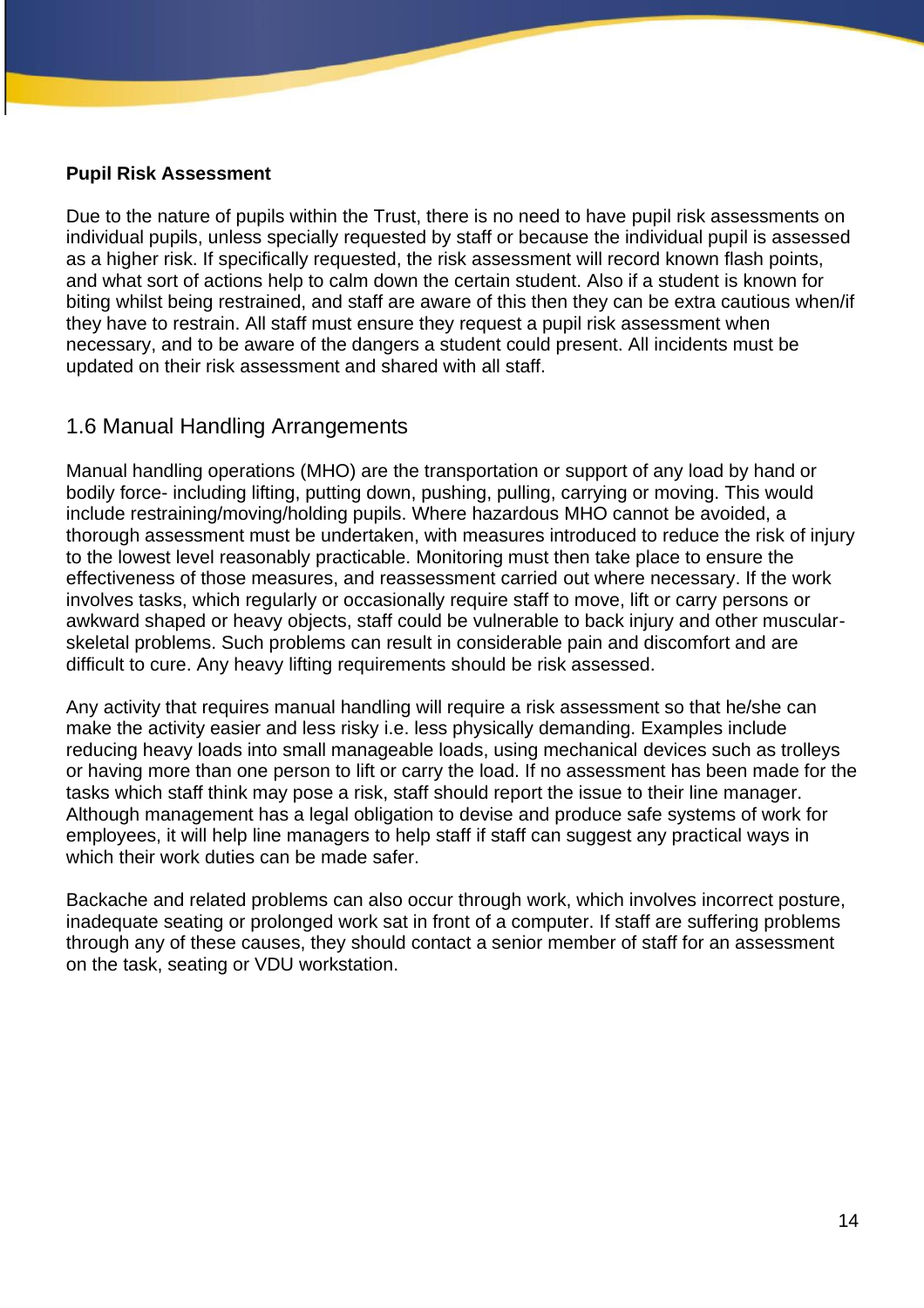## **Kinetic Lifting Method**

- Approach the load in an upright and relaxed manner, looking down only by lowering the head from the neck. DO NOT lean forward from the hips or the small of the back. Get as near to the load as possible.
- Relax the knees slightly and make a good base movement-feet well apart and one foot slightly forward of the other so that the load is as near as possible under the crotch. Face the direction you intend to travel.
- Lower the body by bending the legs, not the back.
- Get the good grip of the load by palm or finger base, not fingers tips. Considerable damage can be caused by using the sensitive finger tips – continued use of them leads to strained fingers and/or strained forearm muscles.
- Take a deep breath. Look up and keep the chin in whilst straightening the legs. Let the legs do the lifting and not the arms while using body weight as a counterbalance.
- Use the rear foot to thrust off. As the legs straighten pull the load into the abdomen keeping the elbows in to the sides.
- Ensure the load does not restrict your view. Loads that extend to head height and obscure vision are highly dangerous both to the carrier and anyone else who happens to be near.

## 1.7 Administration of Medicines/Medical Treatment to Pupils

There is a duty on the Trust under the Equalities Act to enable pupils to access medication, and offer support if required.

## **Pupils Taking Medication**

#### **Non-prescription medication**

- Over the counter medicines, eg. Pain relief, should not be administered without first checking maximum dosages and when the previous dose was taken.
- Non-Prescription Pain relief, such as Calpol can only be administered for an ongoing/proven medical condition accompanied by written instructions authorising the administration. These medicines must not be administered on an 'ad hoc' basis.
- Medicine (both prescription and non-prescription) must only be administered to a child under 16 where written permission for that particular medicine has been obtained from the child's parent or carer.

Prescribed medicines can be administered by the Office Staff (who will be First Aid Trained). Medicines cannot be administered by other members of the School Staff, except in exceptional circumstances. All medicines are left at the School Office for the duration of the school day, should be collected by an authorised adult at the end of the day.

On occasion, certain medication for chronic illness or allergy, such as hayfever medication which aren't prescribed by a Doctor are required to ensure that a child can continue to learn at school. It is at the discretion of the Principal to make a decision based on the information provided by parents as to whether the child's needs require them to be administered non prescribed medication during the school day. Parents must provide permission by completing the medicine form and schools must record each time medicine is given to the child in line with the guidance outlined in paragraph page 20. 'Supporting Pupils with Medical Conditions at School.' DFE December 2015.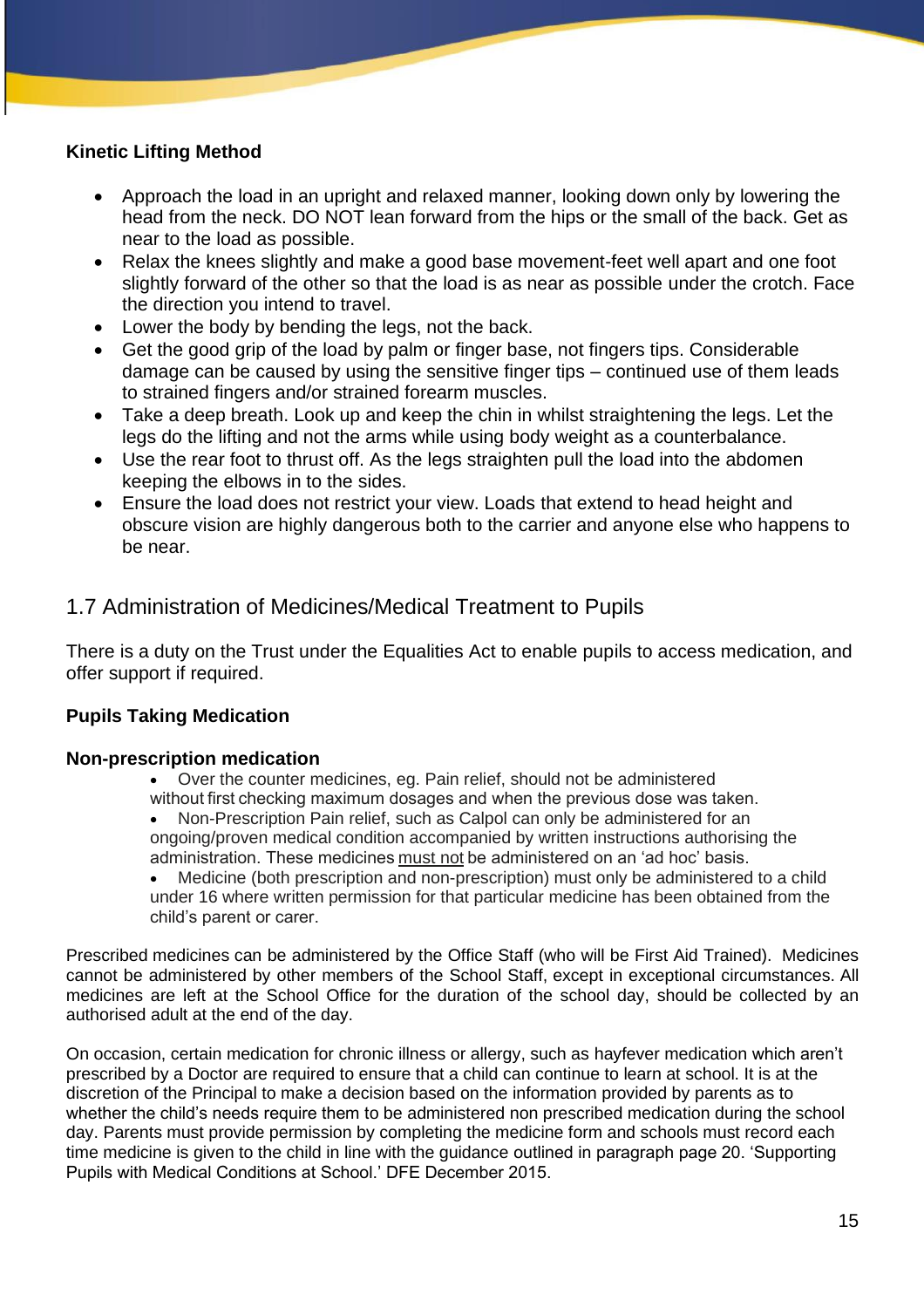Throat and cough lozenges may also be left at the School Office. These medications should be labelled with the child's name and, on request, the child may be given one of these lozenges. The child must remain seated in the Reception area until the lozenge is finished.

Similarly, in exceptional circumstances, lip-salves and Vaseline may be left at the Office. These must be named and the child should apply this at the Office

#### **See DfE Supporting Pupils at School with Medical Conditions.**

## 1.8 Clinical Waste – Blood Spillage Procedure

In accordance with the 'Duty of Care' – code of practice, all swabs, tissues etc. used for first aid will be placed in separate sacks, which will be disposed of separately by senior members of staff. Any clinical sharps should be disposed in a medical sharps bin.

## 1.9 Trust Ground Safety

The Trustees are doing the following to ensure, so far as reasonably practicable, a safe place for children to play.

This is facilitated by the provision of safe and suitable play equipment that is regularly checked / inspected (especially fixed equipment),

Establishing playground rules that the children have helped draw up and follow

We ensure the provision of adequate supervision

We establish proactive measures to maintain a safe site and address problems / defects that may occur

## 1.10 The Working Environment

Through a system of safety audits, inspections and defect reporting, the school and Trust will maintain the provisions necessary by legislation for a safe workplace, suitable access and egress, a healthy environment and the required welfare facilities.

#### **Maintenance**

This applies to workplaces, equipment and devices where a fault is liable to result in noncompliance with regulations. In all cases the workplace, equipment, devices and systems must be maintained (including cleaning) in an efficient state, efficient working order and good repair.

#### **Reporting Defects:**

- Staff are expected to report all defects to the premises or equipment whether or not they are likely to cause a hazard, using the defects reporting procedure.
- A serious defect (such as a major leak), which is likely to require immediate attention should be reported immediately to the senior leadership team and if appropriate to do so, the Trust. The person responsible for the area of the school should also be informed. The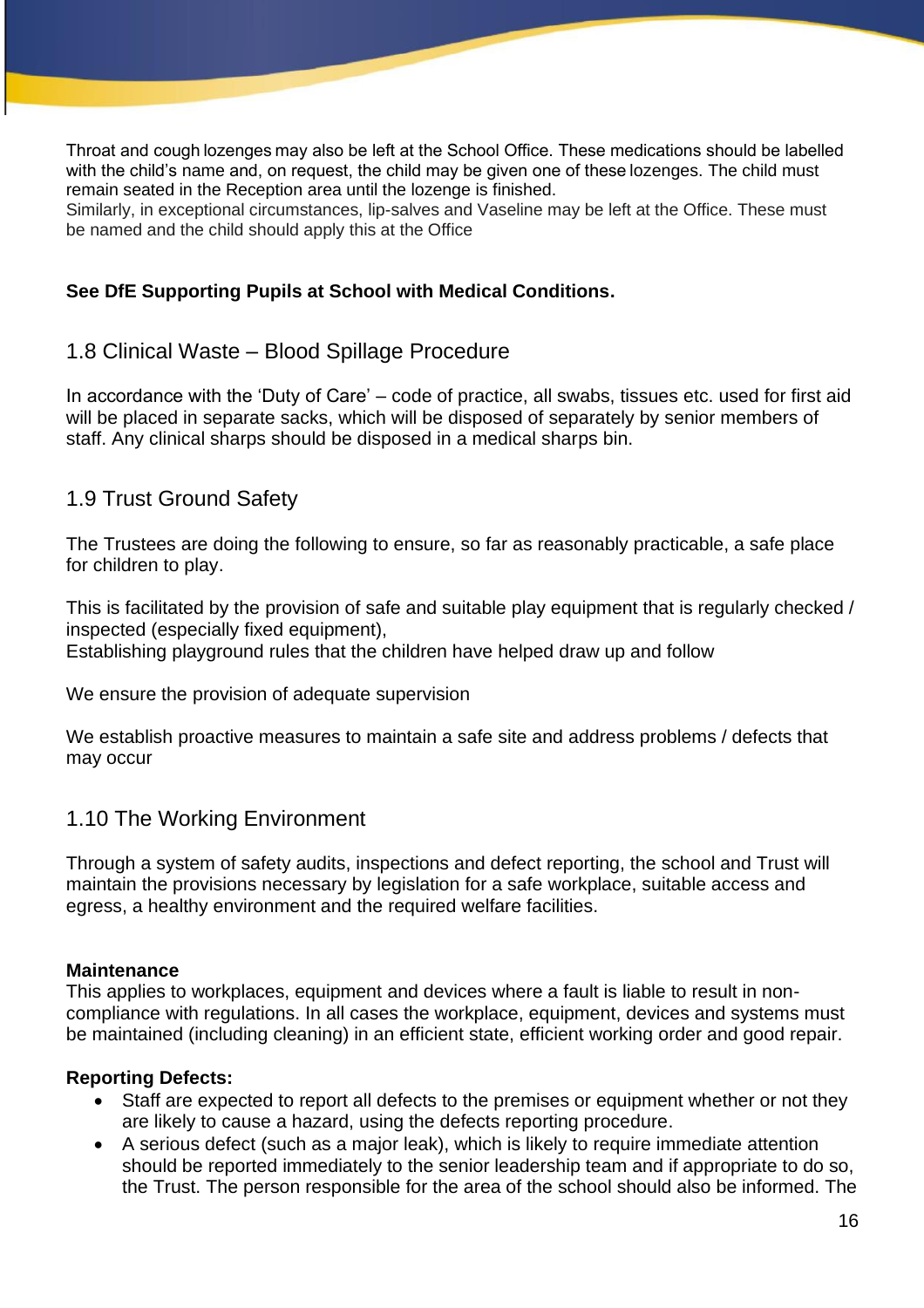person finding the defect may have to evacuate people in the area of the defect before calling the relevant personnel.

- Less serious defects that nonetheless would render the room unable to be used for teaching (e.g. heating failure) should be reported to the senior leadership team.
- Less urgent defects that are considered a safety hazard should be reported promptly to school staff responsible, using an appropriate defects reporting procedure.
- If an item of equipment is defective and is a possible hazard, the member of staff discovering this should mark the item clearly as defective and make sure others do not use it, inform the maintenance team who will remove the item from the system.

## **General Storage:**

- Consider how much material, particularly paper, that needs to be stored. Order at intervals through out the year rather than ordering in bulk.
- Consider how long the used paper needs to be stored, and refer to Data Protection Regulations and other associated regulations for further information on archiving files.
- Large stores of paper should be locked away and only a minimum of stock should be in classrooms, and ideally that should be locked away in cupboards.
- Materials that burn easily like paper and wood should be stored away from substances that could easily catch fire such as glue and thinners.
- Materials such as paper and wood must not be stored close to heat sources like electric fires, light bulbs etc.
- Materials that burn easily must never be stored in corridors and stairwells.
- Paper and other heavy materials must be stored so they can be moved safely. This would generally mean at a height where they can be picked up without stooping or stretching.
- Heavy items should never be stored at height, as there is a very real risk of injury when trying to lift them down, or heavy items falling onto staff.
- Consider the stability of cupboards, filing cabinets do not overload the top section, as there is a risk of falling.
- Consider the strength and stability of fixed shelving in storerooms.
- Boxes of paper or similar should not be stored on the floor where they become a trip hazard. This is particularly important on escape routes.

## **Pupils:**

- Staff must be informed that some pupils can be aggressive towards staff, and other pupils. This is a hazard and all staff should be aware of this.
- Staff may have received training in de-escalation to increase their knowledge and to help them calm an angry student, and even restrain or positively handle.
- Our Behaviour and Fundemental Values Policy should be made available for all staff to read. All children must be risk assessed where appropriate and all staff are to ensure they read these, as it gives them relevant information on each student.

All incidents are investigated and records are kept on pupil files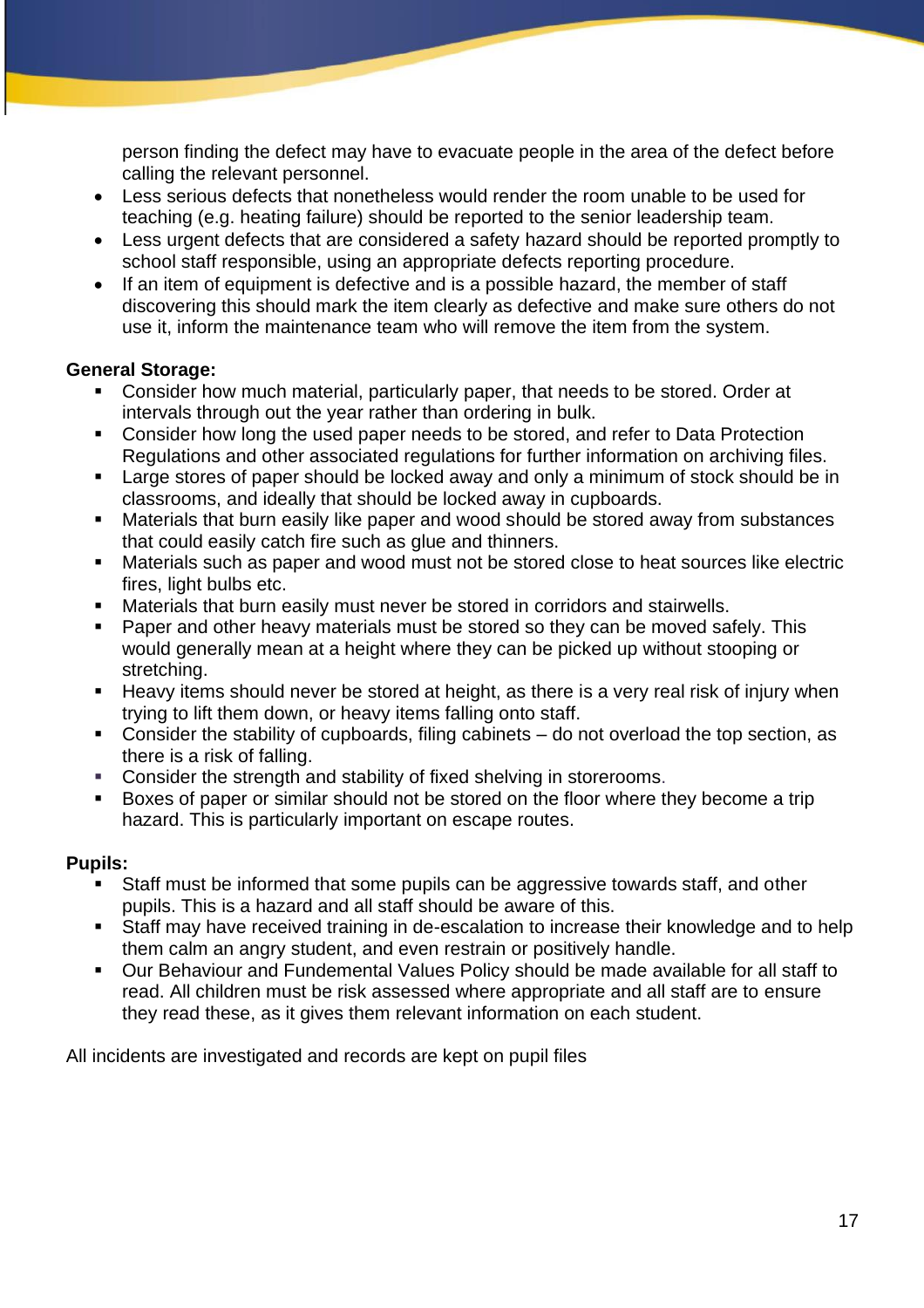# 1.11 Control and Monitoring of Contractors

The selection of contractors will be on the basis of their "competence" in health and safety, including details of responsibility, experience, safe systems of work and training standards. Contractors are required to provide the following: Safety Policy document, Safety Method statement, and Risk Assessments. The Asbestos logbook should be provided to all contractors and a written signature required prior to any operation commencing.

Contract work can create temporary hazards in areas where hazards are not normally present. Thus contractors can pose a risk for school staff and pupils, and also be at risk themselves from staff or pupils. Therefore before any contract work begins, the proposed work, including times, locations and precautions involved must be considered and approved by the Senior Leadership Team and/or the Trust.

Although the school aims to inform staff beforehand of significant contract works, there will be occasions when transient work e.g. a repair to a broken window, cannot be notified and may briefly cause some noise and disruption. Contract staff will be required to wear some form of identification. All relevant staff will be informed of scheduled work and the arrival of any maintenance staff must be relayed immediately to the staff responsible within the school. Staff are reminded not to visit any construction area on site, until the works have been complete.

## 1.12 New and Expectant Mothers

In assessing risks to employees, the employer must consider new or expectant mothers. The phrase 'new or expectant mothers' means a worker, who is pregnant, or who has given birth within the previous 6 months, or who is breastfeeding. All new or expectant mothers should have a risk assessment carried out.

The school will:

- Assess the risks with regards to the health and safety of both new and expectant mothers, particular attention will be made where the employee may come into contact with any hazardous substances.
- Ensure they are not exposed to an identified risk, which would present a danger to the pupil or employee.
- Review the risk assessment as conditions change so that the differing factors can be taken into account for pregnant Students or employees, those who have given birth and those who are breast-feeding.

## 1.13 Display Screen Equipment

Under the Display Screen Equipment Regulations 1992 (DSE) the school will ensure that the following is carried out: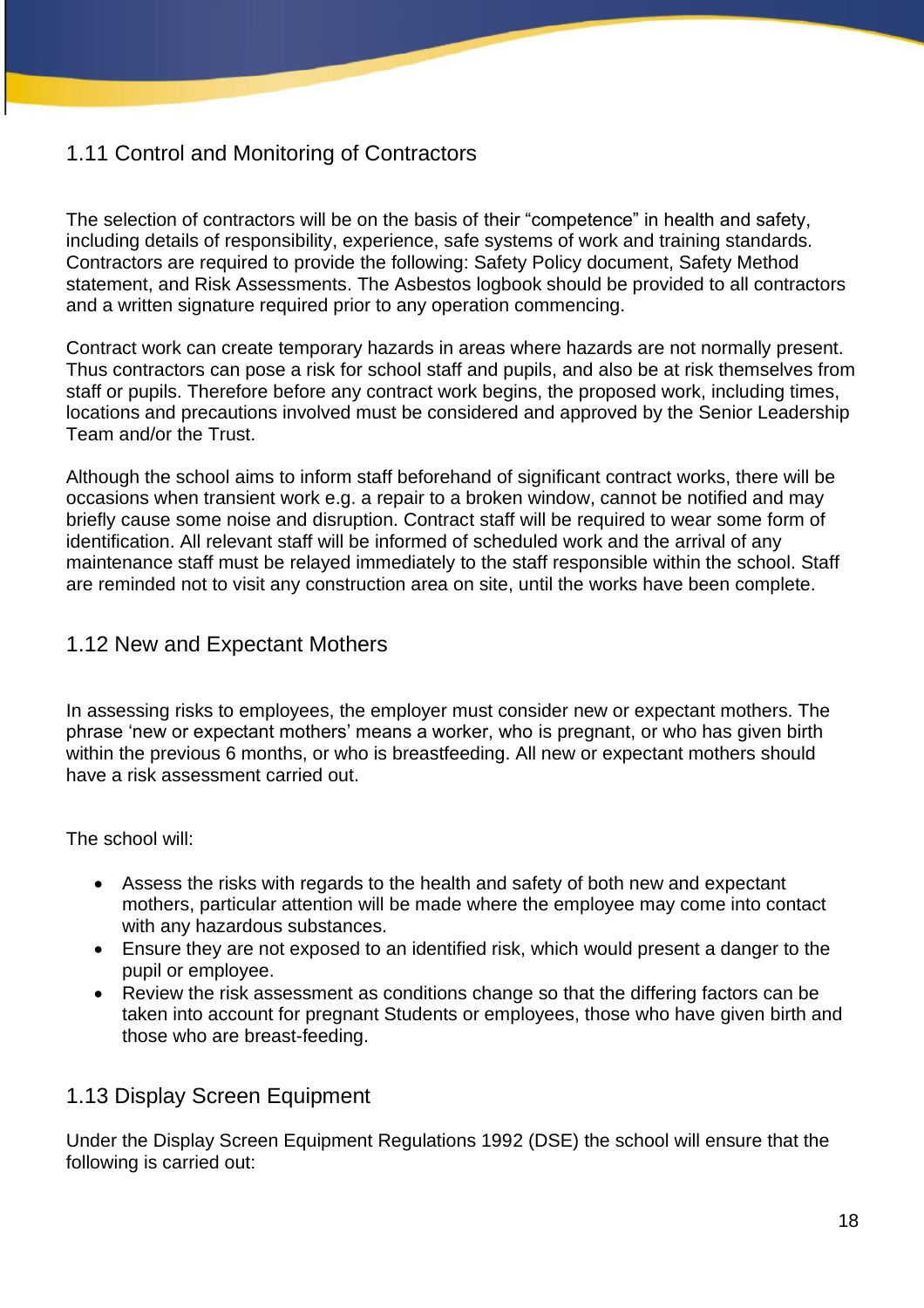- Perform an assessment of each workstation taking into account the DSE, the furniture, the working environment and the worker.
- Take all necessary measures to remedy any risks found, as a result of the assessment.
- Take steps to incorporate changes of the task within the working day in order to prevent intensive periods of on-screen activity.
- Advise existing employees, and all persons applying for work with DSE of the risk to health and how these are to be avoided.

For full information on ICT and DSE including Control Measures, Workplace Design, Environmental Factors please refer the Health & Safety Executive DSE guidance on the regulations.

## 1.14 Plant and Equipment Safety

Details of equipment that requires periodic inspection, examination, testing is as follows:

- **Ladders**
- **Steps**
- All other extraction systems
- Fire Alarm Systems
- Emergency Lighting
- Fire Extinguishers
- All hand tools
- All power tools
- Design &Technology machines
- Electrical equipment
- Fixed electrical systems
- Gas boilers and Water Heaters
- Fan convector cleaning
- Water tanks and systems
- Heating control systems
- Intruder & lockdown alarms
- PE equipment
- Outdoor play equipment

The school is responsible for the above, and the type of check and frequency is different for each. Records are kept on all of the above. They must assess all aspects of health and safety of the equipment arriving into the school, including the checking of British Standards and manufacturer's instructions.

## 1.15 Control of Substances Hazardous to Health

The school acknowledges that no substance can be considered completely safe and will protect all employees and other persons potentially exposed to hazardous substances, so far as is reasonably practicable, by eliminating or use of correct control measures. The **Control of**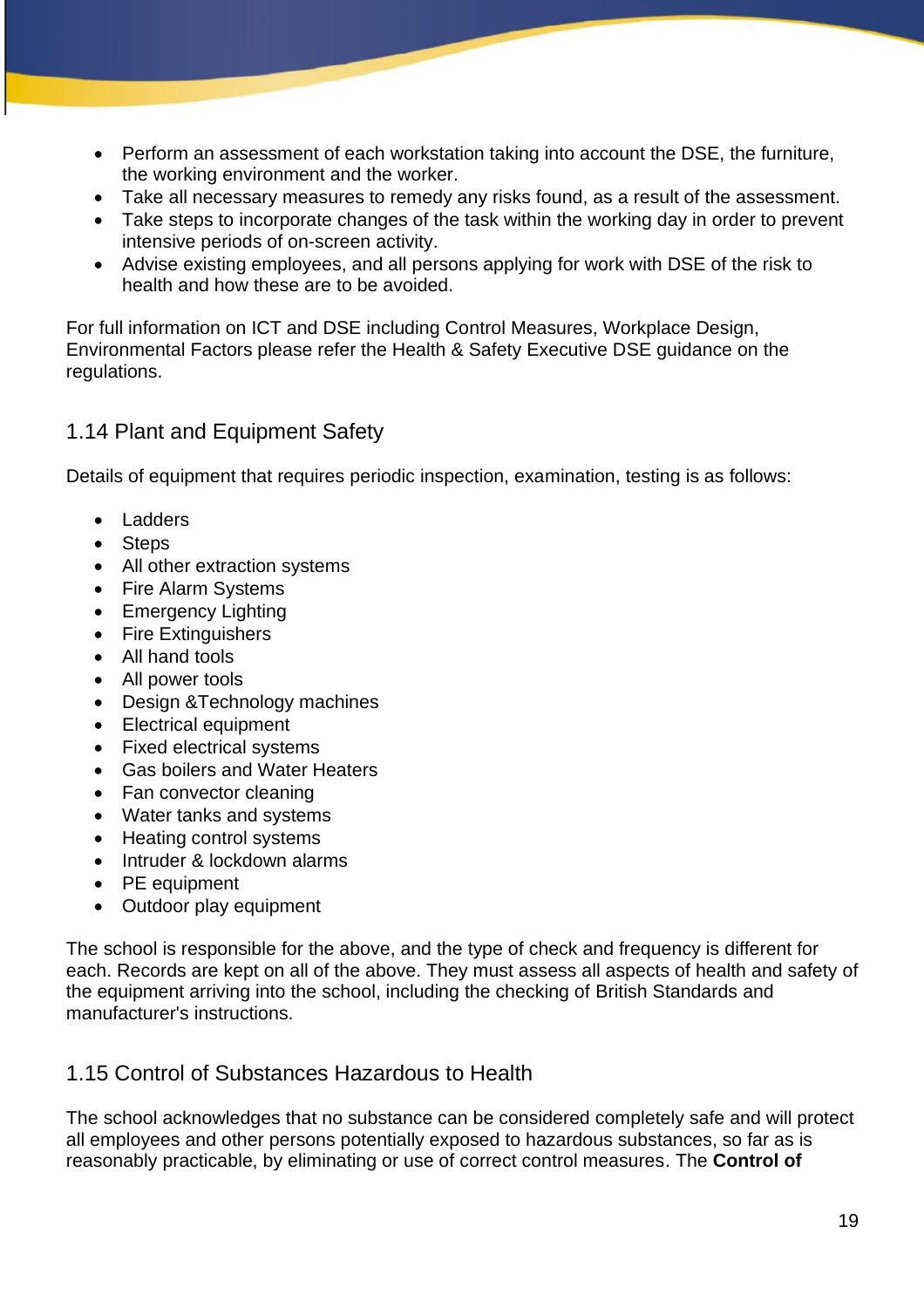**Substances Hazardous to Health Regulations 2002** is in place to protect people from substances that can be hazardous to health.

A **COSHH** assessment must have been carried out in order to justify the purchasing and use of any substances hazardous to health. This assessment will include recording findings with regard to application of the following hierarchy:

- Elimination of hazard
- Substitution of alternative less hazardous materials/substances
- Risk reduction by using engineering controls
- Provision of sufficient information, instruction and training
- Use of personal protective equipment as a last resort

The COSHH assessment will have identified the control measures that must be in place and followed. All employees have a duty to ensure their own safety as well as the safety of others, and must apply and follow the control measures required – and must have had the necessary training and instruction to do this. A material safety data sheet will be readily to hand. **Substances not assessed or authorised must not be brought into or used in any area.** All staff responsible for having any chemicals is to ensure they have a safety file with all the safety data sheets. Any member of staff wishing to purchase any chemicals must seek authorisation from the senior leadership team.

#### **Maintenance and Retention of Records**

The COSHH Register and a master log of generic assessment/data sheets are to be maintained by the school. Any staff responsible for chemicals must ensure they supply the person responsible with copies of assessments and data sheets.

The school will ensure that each month COSHH Registers, assessments, Data sheet files are fully maintained, a central register of COSHH assessments across the Trust will kept up to date by the Trust Operations Manager.

## **Safe Systems of Work**

- Ensure you are in possession of the assessment/data sheet required Personal Protection Equipment (PPE) and understand the requirements before using the substance
- Follow the manufacturer instructions.
- Use PPE as instructed.
- Avoid contact with the skin.
- Do not breathe the fumes.
- Wash thoroughly before eating.
- If the substance is flammable, do not smoke or use with naked flames.
- Do not mix substances unless instructed to do so by the manufacturer.
- Clean all spillages in accordance with the manufacturer's instructions, as per safety data sheet.
- Dispose of waste products in accordance with the manufacturers instructions.
- Central record will be kept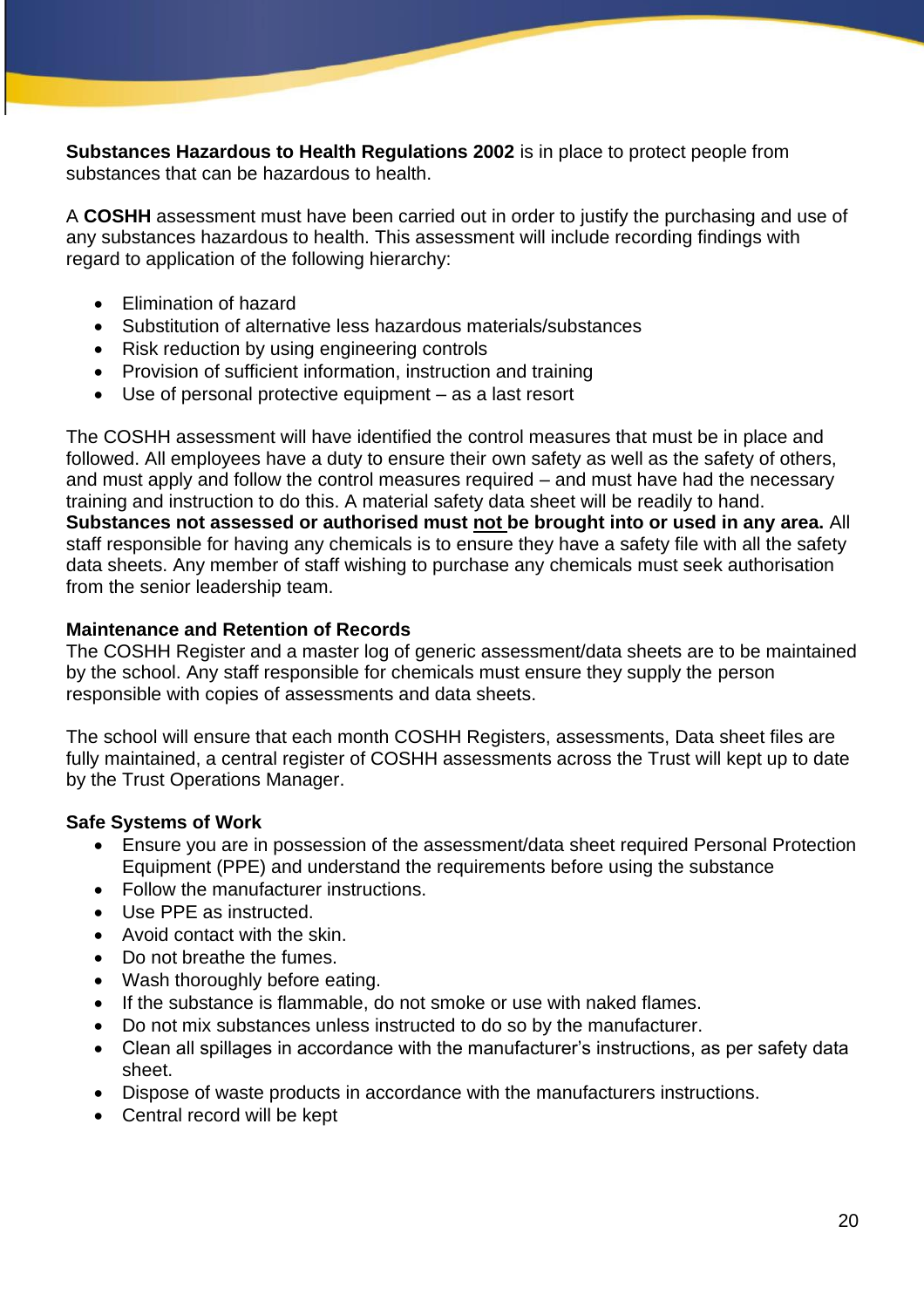#### **Waste Management in the Classrooms**

- Lessons involving chemicals must have a **Safe System of Work** in place before the lesson takes place. This includes a **Risk Assessment**.
- CLEAPSS (Consortium of Local Education Authorities for the Provision of Science Services www.cleapss.org.uk), DFE, HSE publications all give advice on safe working practices.
- Product Safety Data Sheets must be filed in an accessible manner after being read as they may be needed quickly if an accident occurs.
- Science/D&T/Art teachers must be trained and competent in the safe use of chemicals
- Teachers must ensure that Students are properly instructed in the safe use of any hazardous substance.
- Teachers are to ensure that they are vigilant and that Students are following all safety precautions and instructions. Also to check at the end of class that all items are accounted for.
- Hazardous materials must be issued in suitable marked containers, containing appropriate small quantities of the material.
- Any containers used must contain the same hazard markings as the original. Only suitable containers must be used.

## **Disposal of Hazardous Materials**

As well as the safety implications in the disposal of hazardous materials, there may also be environmental risks. There may be legal restrictions as to how certain hazardous materials may be disposed of.

## **Disposal of Glass and other Sharps**

Cleaners empty general waste bins into plastic bags/sacks. If glass (especially broken) or other sharps are present, then there is a risk of injury.

**All Staff** must ensure that glass and other sharps are put directly into the outside bins, or into suitably marked bins e.g. in the science rooms. **All teaching staff** must ensure all pupils are also aware of this procedure, if necessary (i.e. most pupils will not come into contact with sharp objects).

## **Disposal of other Waste**

It is important that quantities of paper, furniture and other general waste are not allowed to accumulate in or outside buildings. Larger items such as old furniture could become a security risk if stored outside. Broken concrete, metals etc. may be used to smash windows.

**All Staff** have a responsibility to ensure they do not cause accumulation of waste inside or outside buildings. They should report any such concerns to the Senior Leadership Team who will make arrangements for the quick disposal of items. Contractors should ensure they remove their waste materials from site as soon as possible.

## 1.16 Lone Working Procedures

There is no specific legislation in relation to lone working on site; however the Management of Health and Safety at Works Regulations 1999 require employers to carry out a risk assessment in relation to all significant hazards faced by their employees.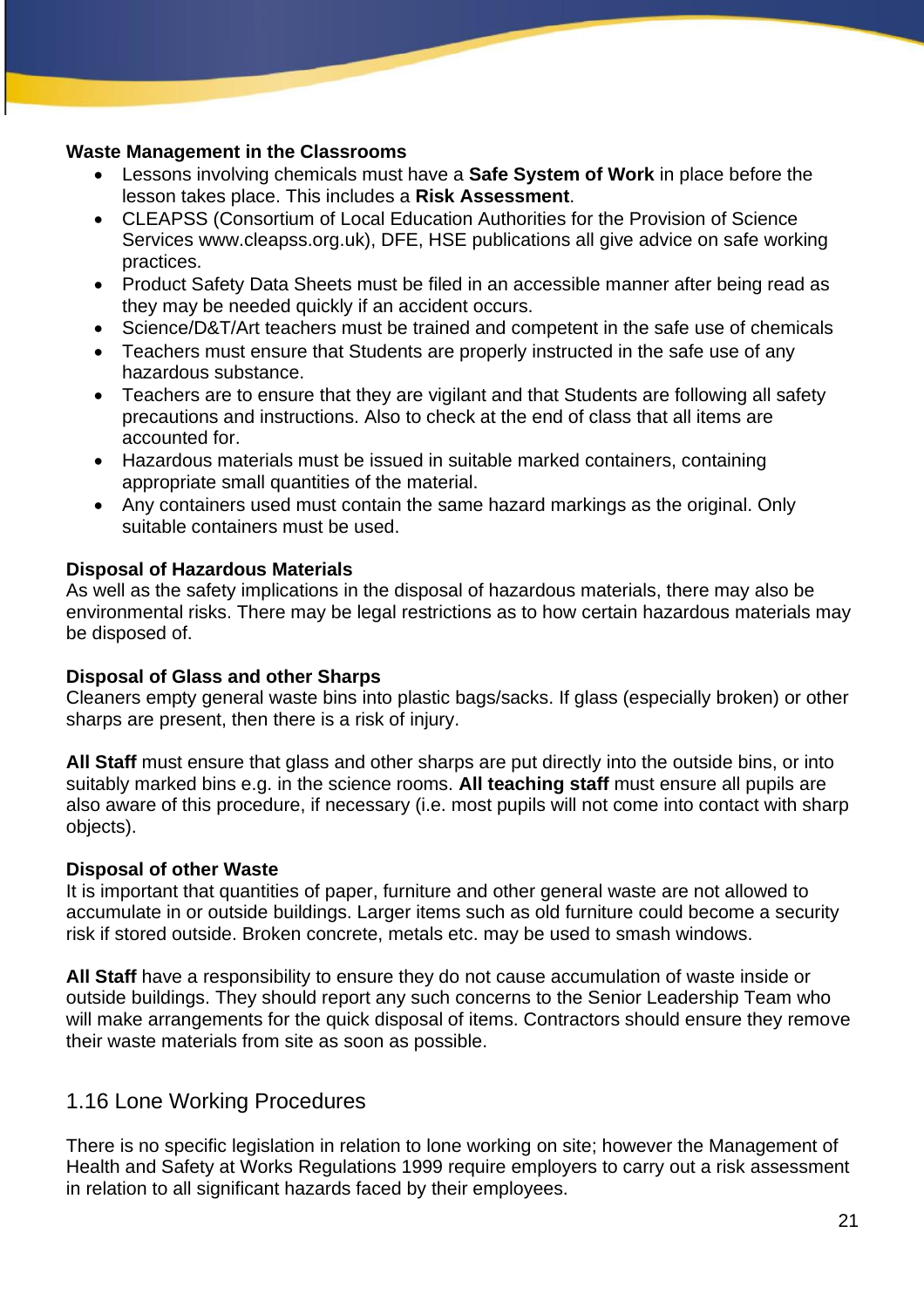All staff members carrying out lone working must ensure there is a risk assessment in place. Risk Assessments have been carried out for the caretaker who arrives early, staff who carry out 1-2-1 therapy/counselling, staff who work alone after hours, cleaners working alone, and staff working in holiday periods.

Staff members, who as part of their role, work a minimum of one day a week from home, must also have a risk assessment in place.

Employees who are required to work alone are to be given clear instructions concerning communication and emergency procedures and what they can or cannot do in the workplace. The school will provide all copies of risk assessments and make staff aware of and understand the risks involved with lone working, but all staff must ensure they inform the Senior Leadership Team of any changes to their lone working.

## 1.17 Slips, Trips and Falls

Slips, trips and falls are the most common cause of major injuries in the workplaces and the second highest cause of over three day injuries. They occasionally cause fatalities, for example from head injuries.

## **Preventative Measures:**

- All floors should be regularly checked. Potential and known trouble spots, such as kitchens and wet floor areas, should receive closer attention.
- Spilled liquids which cause slippery floors must be cleaned up and the affected area thoroughly dried **immediately.** Warning signs to be put out.
- Any concerns regarding slipping and tripping hazards must be promptly reported to the Senior Leadership Team.
- Electrical leads should not trail across walking routes if this can be avoided. A temporary cable trip guard is available from the Senior Leadership Team for short term use only.
- Furniture, especially low tables and chairs must be arranged so that a clear and safe walkway is provided.
- Boxes of paper and other equipment must **not** be stored on the floor or in any place where an obstruction is likely to cause an accident.
- Good Housekeeping is **essential**. Boxes, papers, files etc. must not be placed on the floor.
- The **drawers of filing cabinets, desks,** etc. must be kept closed whenever they are not being used – **do not leave these items open and unattended.**
- All carpets, rugs must be fixed
- When working at height, only approved access equipment must be used, never use furniture or makeshifts. Staffs are advised to seek the help of the Maintenance team in regards to working at height.
- All areas are to be adequately lit at all times
- On wet days, ensure to use the mats in the front entrance as these mats are water absorbing barrier mats, this will reduce the slipping hazard.
- Floors in the Art, Science, Food Tech and Design and Technology rooms should be strictly kept free from slippery substances or loose material – all these floors are anti slip floors – but if you spill such things like cooking oil on them they will become slippery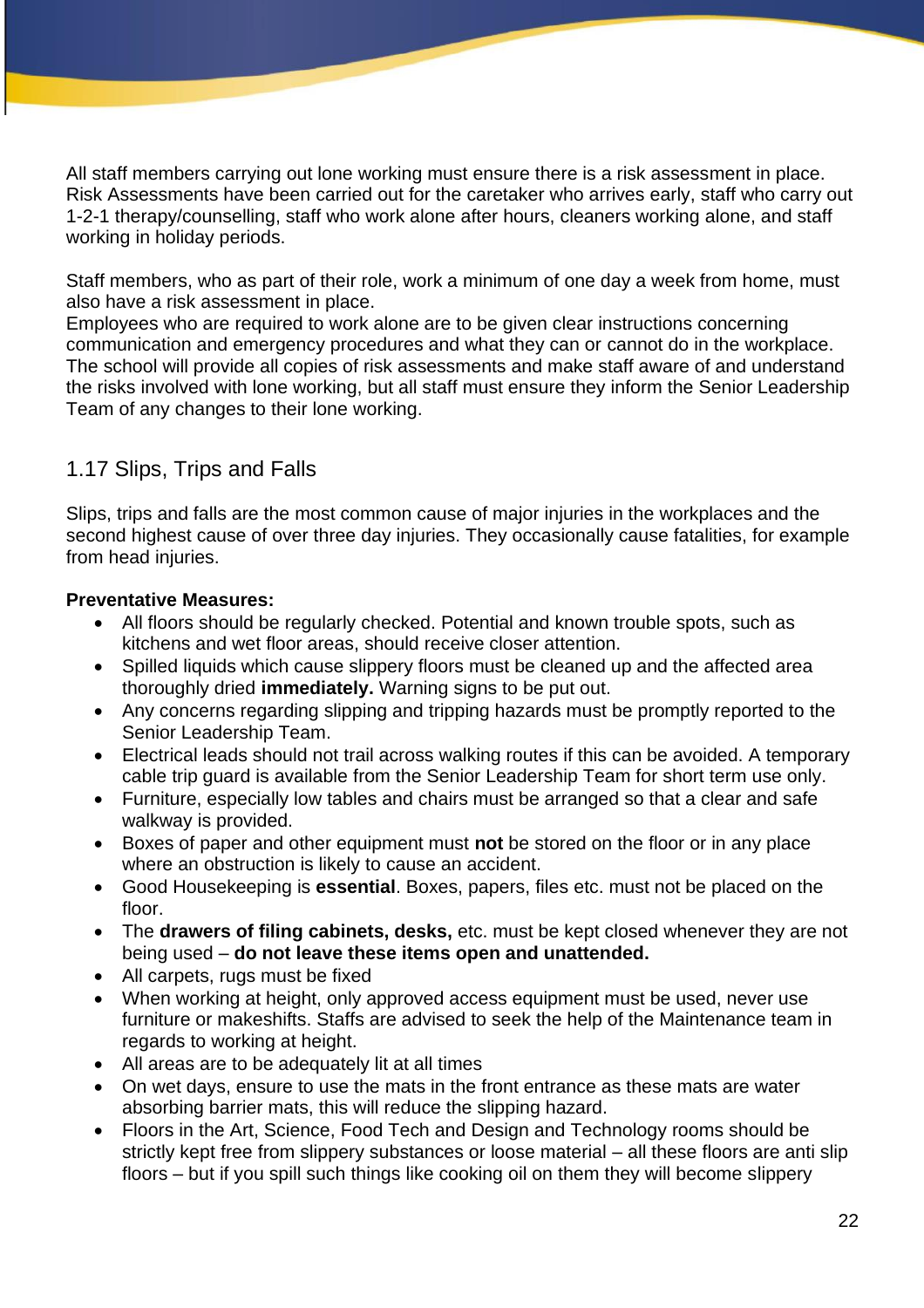unless you clean this up immediately. Such floors have a rigorous cleaning regime each night.

## 1.18 Electricity

On average 1000 accidents and 25 fatalities at work are reported to the Health and Safety Executive each year – **all caused by electricity.**

## **Good practice:**

- Only use one plug to one socket
- Do not overload sockets
- Do not use adapters
- If you need extra sockets use a fused multi-plug adapter
- Never plug one extension lead into another
- If a cable is damaged in any way do not use it. Frayed or damaged cable increases the risk of electric shock, and is also a fire hazard.
- Always turn off the power before inserting into or removing a plug from a socket
- Never handle electrical equipment with wet hands
- If you suspect that something is faulty  $-$  report it, do not try to fix it yourself.

All electrical appliances must be maintained in a safe condition, to achieve this, the school will keep an inventory of all appliances and arrange for them to be tested at appropriate regular intervals by qualified electrician. Staff are not allowed to bring in appliances without the permission from the Senior Leadership Team, or delegated person.

#### **Fixed Electrical Equipment**

All repairs, maintenance, modifications and additions to fixed electrical wiring and equipment will be undertaken by qualified electricians as arranged by school staff. No other interference with the fixed electrical wiring and equipment is to take place.

#### **Use of Adapters and Extension Leads**

Multiway adapters that allow a number of plugs to be used with one socket, staff should follow manufacturers instructions as a precaution or for clarity seek advice from a competent person. Generally, the use of extension leads of any sort should be avoided where possible. Leads can be damaged and cause a shock or fire hazard and they also provide a serious trip hazard. When they are used they should be inspected regularly for damage and care should be taken to avoid trip hazards.

## **Portable Electrical Appliances**

Arrangements will be made for the testing of such appliances by a competent person. No appliances are to be used on the school premises unless they have been checked or risk assessed or are within the first year of use (i.e. new appliances).

## **Regulations**

*The Electricity at Work Regulations 1989* apply to school premises and place a duty on the employer to ensure so far as is reasonably practical that, electrical installations and all electrical appliances are constructed, maintained and used so as to prevent danger.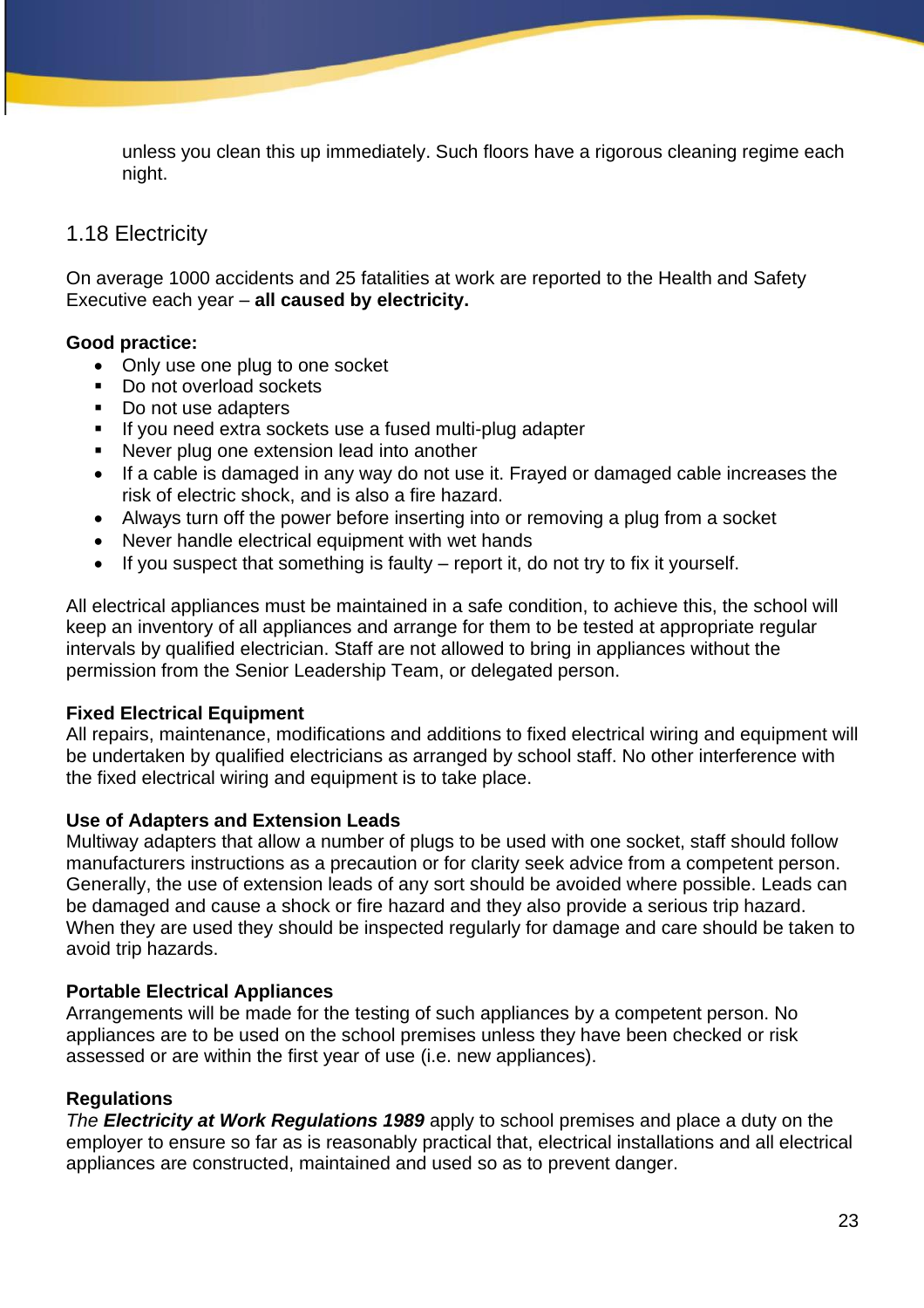#### **General Guidance:**

- No appliance will be used within the Academy if it has been deemed unsafe by the maintenance team or an approved contractor.
- Any defective equipment must be reported to the Site Maintenance team using the defects reporting procedure All staff must carry out a visual check of any electrical appliance prior to use.
- No repairs will be carried out by any staff
- Electrical equipment used by Students will be restricted to close supervision only.

## 1.19 Working at Height

Access equipment is a high risk activity and must be subject to a risk assessment and advice from the Site Supervisor.

Competent staff will complete all work at height if the risk assessment agrees it is safe to do so, as maintenance staff have been trained in the use of ladders.

## 1.20 Work Equipment

*The Provision and Use of Work Equipment Regulations 1998 (PUWER)* covers the suitability of work equipment in the workplace. The regulations are there to ensure the provision of safe work equipment and its safe use. Work equipment should not give rise to risks to health and safety, irrespective of its age or place of origin. Three aspects cover the choice of equipment:

Any concerns about equipment should be referred to the Senior Leadership Team or delegated member of staff using the defect reporting procedure

- **The initial integrity:** This means that when an employer provides equipment they should make sure that it has been produced for the work to be undertaken. and is maintained in good condition.
- **The place in which it will be used:** Employers must assess the location in which the work equipment is to be used to take into account any particular risks presented by the working environment.
- **The purpose for which it will be used:** Employers must ensure that the equipment is suitable for the job in hand.

## 1.22 Asbestos

Asbestos is a naturally occurring fibrous mineral. It can be hazardous to health if fibres are inhaled. Asbestos is safe in normal circumstances where it is encapsulated and the encapsulating material is not damaged or likely to be damaged. Where asbestos is known to be present this will be indicated by labelling. If an academy does have asbestos in the building, there must have an asbestos register detailing where asbestos is on site. An Asbestos register/logbook should be made available to any contractor undertaking building related work and a signature obtained from the contractor stating that the register has been inspected by the contractor. Any works should be carried out by competent people.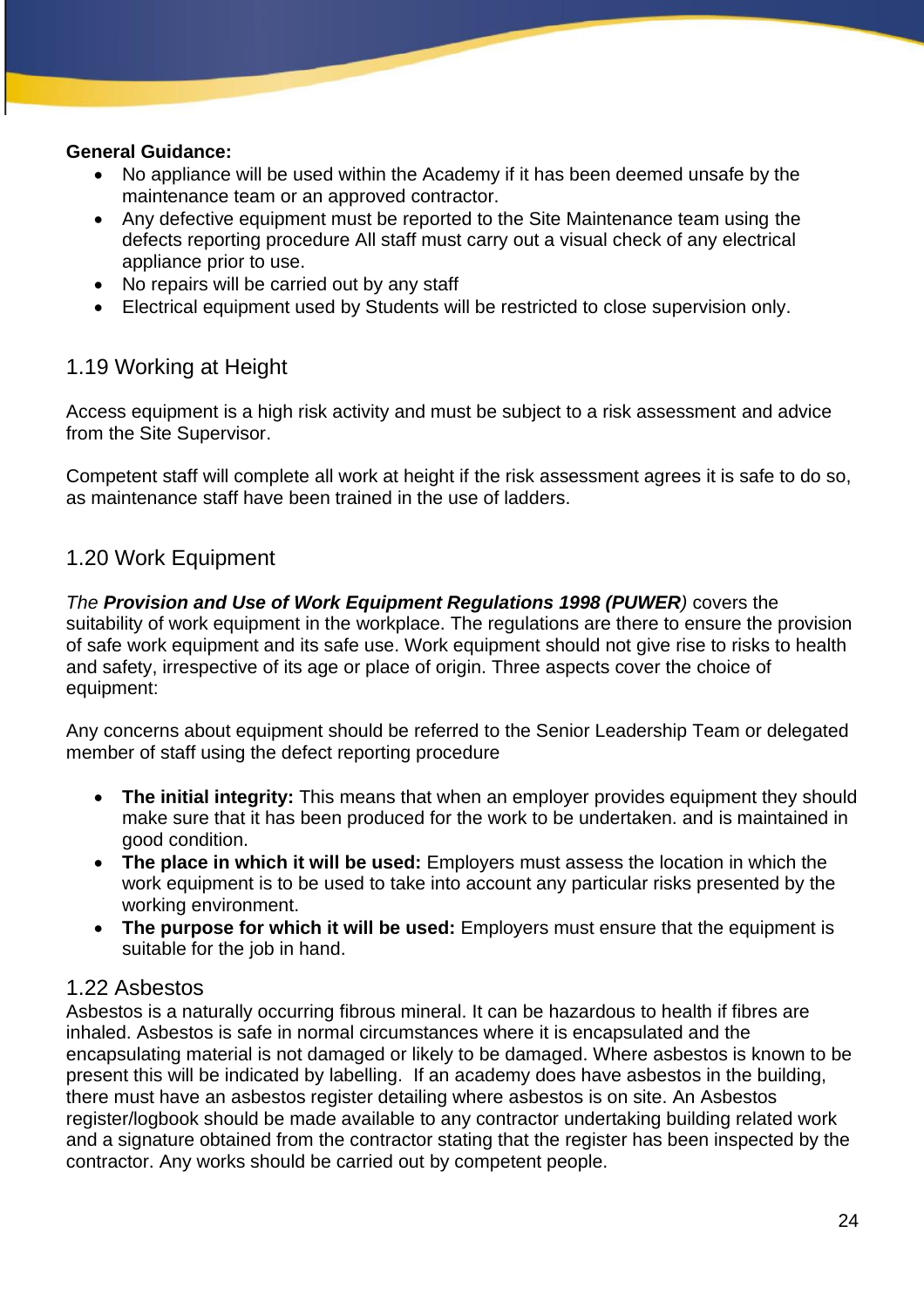The Trust has put in place the following to further manage the risks associated from this hazard by, for example, ensuring that the asbestos survey is kept up to date, assessing the risk and having a plan to manage it and, sharing the asbestos register with contractors, etc.

## 1.23 Legionella

Duties under the Health and Safety at Work Act 1974 (HSWA) extend to risks from legionella bacteria, which may arise from work activities. The Management of Health and Safety at Work Regulations (MHSWR) provide a broad framework for controlling health and safety at work. The Control of Substances Hazardous to Health Regulations 2002 (COSHH) provide a framework of actions designed to assess, prevent or control the risk from bacteria like Legionella and take suitable precautions. The Senior Leadership Team or delegated person, will be are responsible for carrying out the duty under health and safety regulations above, to take the right precautions to reduce the risks of exposure to legionella.

# 2. School Specific Arrangements

## 2.1 School Transport – Staff Cars

Staff should only use their own vehicles to transport pupils in exceptional circumstances and with the appropriate risk assessment and approval from the Principal. If the school requires this, then the Senior Leadership Team has a responsibility to make checks on staff cars to ensure the safety of Students is not compromised. As such the following items must be presented:

- Current MOT certificate
- Insurance Document (which must include provision for business use)
- Driving License

This is to check that the vehicle is road worthy and the driver is competent and qualified. **Anyone unable to provide the above will not be able to use their own vehicle to transport pupils in any circumstance.**

If there is any current fault that needs attention then please do not transport pupils until it is repaired.

Risk assessments for vehicular transport these should be taken out on each off site visits. If staff are unsure about the safety of taking out a pupil who they think could be a danger then they should not transport that pupil, and consult with their Senior Leadership Team. Any incidents that occur whilst in any vehicle travel must be reported to the Senior Leadership Team and the Trust in a detailed written report as soon as possible.

If there is any problem the procedure is to pull over safely and to telephone the school office and staff can be sent out to help. General checks on cars before you leave site should be made.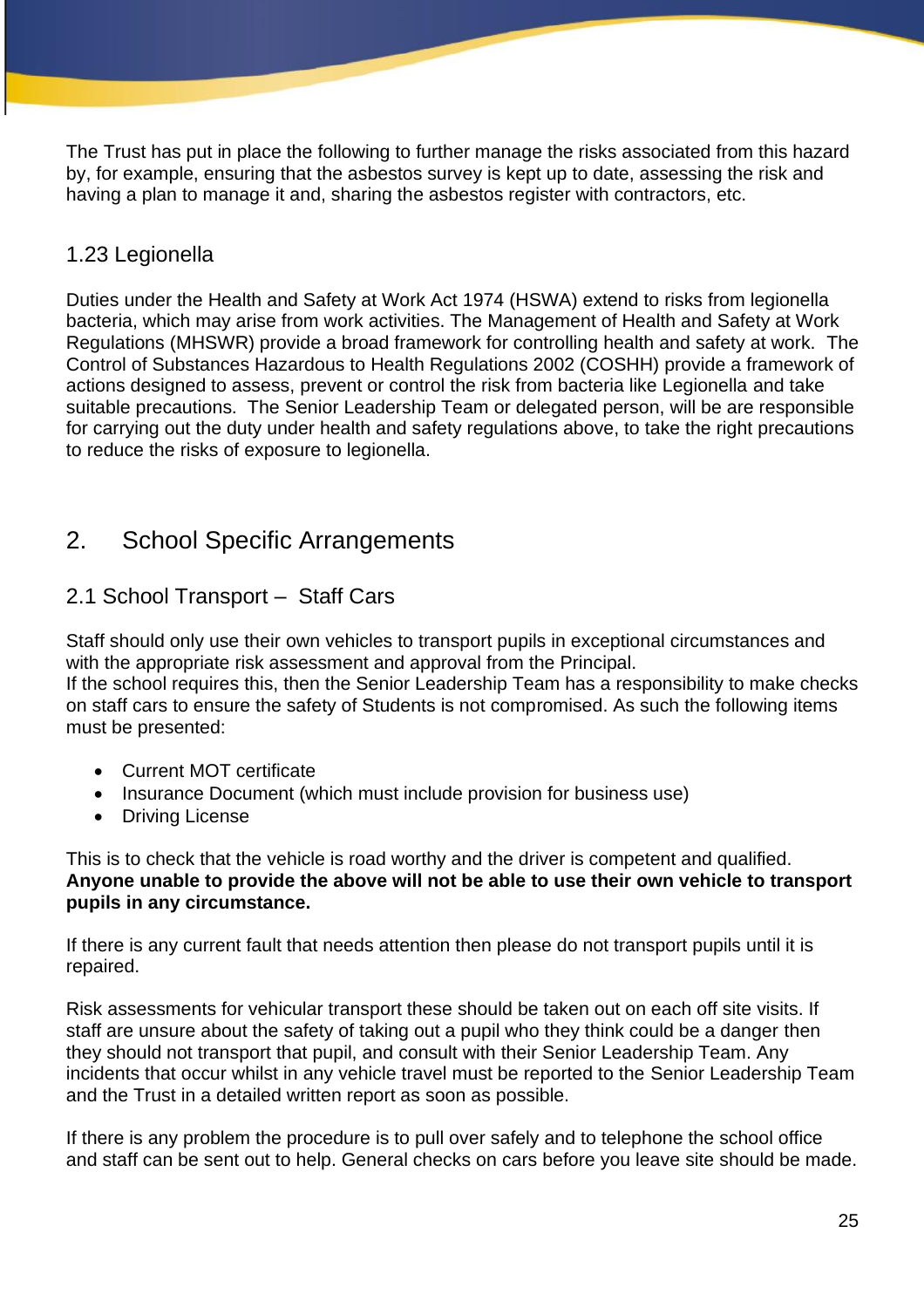Pupils who travel in vehicles must:

- Use safety belts provided.
- Refrain from excessive noise and not disturb the driver
- Not play music
- Remain in their seats until the vehicle has stopped
- Not trail scarves or other items from windows
- Not throw any item from the vehicle

#### **Only Staff who hold a Council approved MiDAS Certificate can drive a minibus.**

Staff, who transport pupils/equipment in a minibus hired in for the purpose will ensure that:

- Transport and driver are hired in from a reputable source.
- This will be the usual practice for school trips.
- The parent(s)/guardian(s) of the pupils are advised of the venue and time of activity and that their son(s)/daughter(s)/ward(s) are required to be there at that time.
- Adequate numbers of staff and volunteer helpers will be provided to supervise pupils in these circumstances
- All staff/pupils will abide by the requirement of the transport provider at all times.

## 2.2 Design and Technology Labs

. **No Activities** should be carried out unless there is a **risk assessment** and **safe system of work** in place. All copies must be given to the appropriate member of staff.

General guidelines:

- All tools to be locked away securely whilst not in use.
- Recommended safety posters and reminders about safety and behaviour rules should be prominently displayed
- **Ensure that all pupils are familiar with safety rules**
- Check all tools on a regular basis to make sure they stay in good condition
- Annual independent inspection by a third party contractor should be commissioned
- Large groups can heighten the risk of accidents
- Monitoring of pupils behaviour to ensure they can be trusted to partake with the lesson
- Emergency procedure in place for dealing with an aggressive/dangerous student, please give a copy to the Senior Leadership Team or Designated person.

When planning and conducting design and technological activities the teacher in charge must give due regard to the health and safety of their pupils, themselves and other adults. They must be aware of current relevant health and safety responsibilities and legislation.

Teachers of design and technology must demonstrate both personal and professional competence, have the ability to undertake risk assessments and ensure that the environment is not a health and safety hazard.

They must carry out teaching strategies to ensure safety within design and technology activities and have secure knowledge and understanding of equipment, processes, tools, materials and components before using them. Staff working in this room should be trained on all the equipment they use.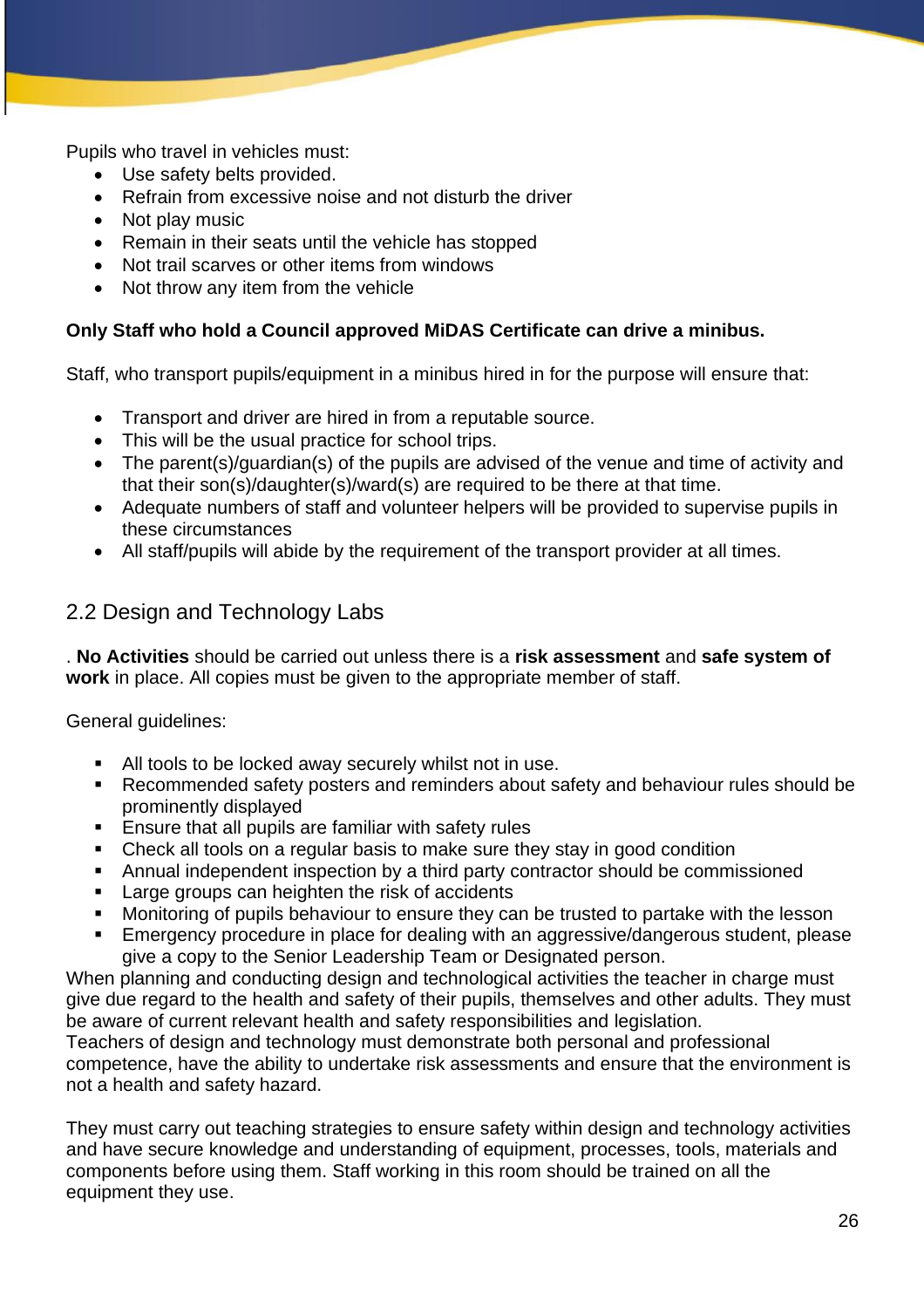## 2.3 Food Technology

The Teacher in charge **must ensure** that a general area risk assessment is carried out on the food technology room for the activity of food preparation and cooking **before** any activity begins. A **safe system of work** should then be developed from the risk assessment, and should include the following:

- Equipment should be robust and single purpose
- Equipment should only be used for the purpose they are intended for, in accordance with the manufacturer's instructions
- Any power leads should be the correct length to avoid tripping or accidental disconnection
- Power equipment should be positioned where the user will be least distracted
- All machines to be checked before use
- Long hair, loose clothing should be secured jewellery should be removed
- Pupils should be trained on the use of all tools and equipment before using them
- Safety and behavioural rules should be in place and everyone aware of them
- Safety signs and notices to be displayed

## 2.4 Transport of Cash

Cash collections are dealt with by internal school procedures.

## 2.5 Physical Education and Games

This Trust recommends that the MAT PE Lead refers to the Association for Physical Education (AfPE) guidance booklet "Safe Practice in Physical Education".

All equipment and facilities should be inspected on a regular basis. There should also be an external inspection periodically.

Risk Assessments should be carried out on all activities **before** taking place by the teacher in charge.

#### **Clothing and Footwear**

This must be appropriate to the activity. Watches, jewellery, rings, earrings and belts with buckles should not be worn and long hair should be secured (as appropriate to the activity). Wherever possible clothing allowing freedom of movement should be worn.

## 2.6 Alcohol, Drug and Solvent Abuse

People who work under the influence of alcohol, drugs or solvents are a hazard to themselves and the people they work with.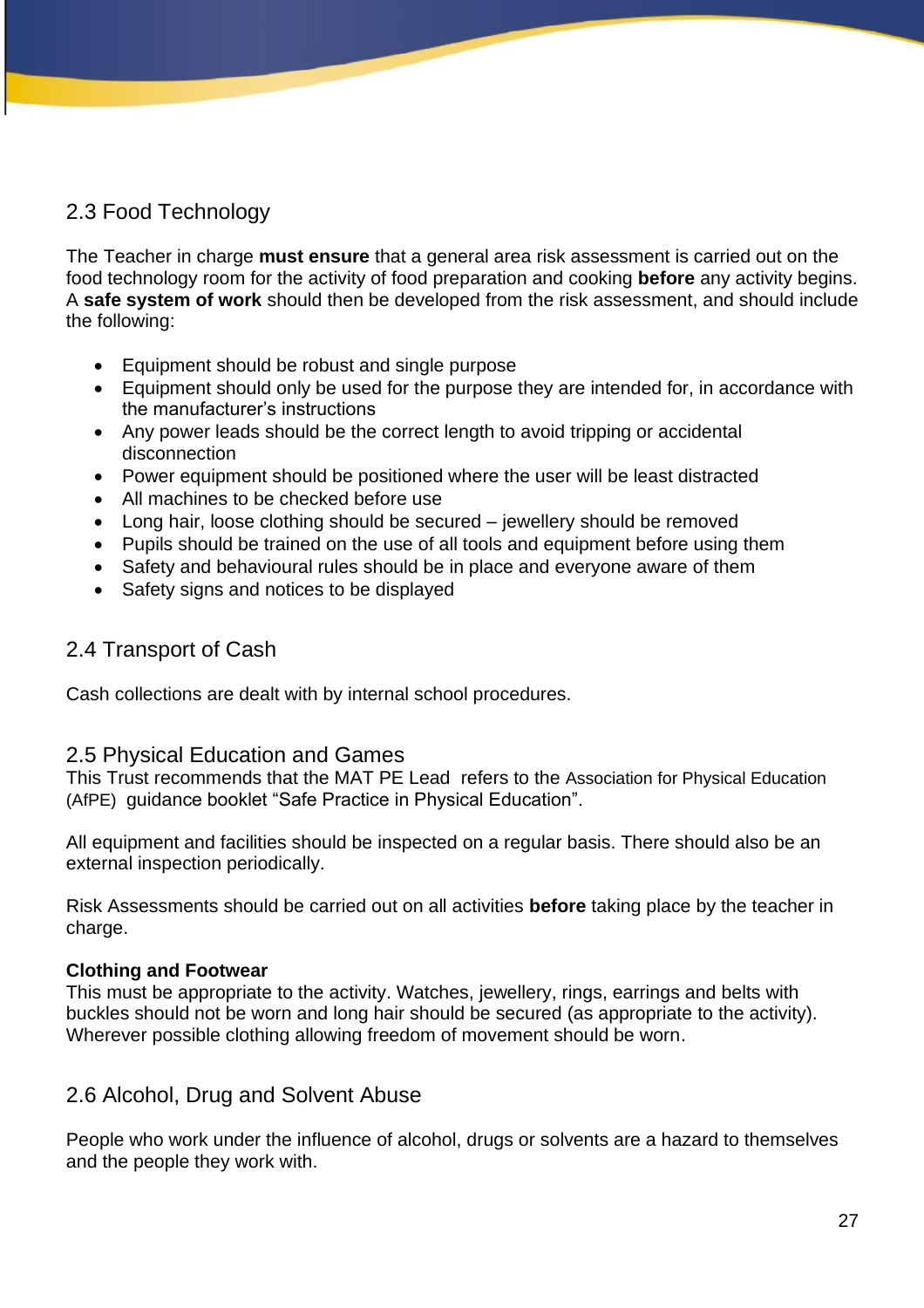## **Staff must not attend work under the influence of drugs or alcohol.**

If there is a suspicion of staff or pupils involved in any of the above you should inform the Principal immediately.

## 2.7 Safeguarding

The Trust has a separate policy dealing with the safeguarding of children and young people and a Designated Safeguarding Lead has been appointed within each school.

All staff need to be aware of the policy, which is kept available online and on site at individual academies.

## 2.8 School Visits and Off Site Activities – See Separate Policy

All school trips will be in accordance with the school's policy for Educational Trips and Visits

All Category C visits require the endorsement of the Outdoor Education Adviser.

## **It is the responsibility of the organising teacher to plan and risk assess each visit.** School

trips will be scrutinised by the school Educational Visit Coordinator and the Principal, and must gain approval.

If applicable, trip organisers will collate and send information to the insurance company to ensure that cover is available for the trip.

## 2.9 School Security

- To identify good practice in maintaining and improving school security in and around the school.
- To ensure a whole school approach to Risk Management.
- To encourage participation from the local community and raise general awareness in respect of Crime Prevention.

The matter of security is regarded as one of paramount importance. The school and Trust are committed to Risk Management. The School Leadership Team will regularly review security matters and consult staff.

## **Personal Safety and Security**

- Do not leave personal belongings on view.
- Do not leave keys out anywhere on display.
- If you find or see anything suspicious report it immediately.
- If you are working out of hours inform the member of staff responsible
- If you are working on your own make sure others know where you are and that a lone working risk assessment has been completed.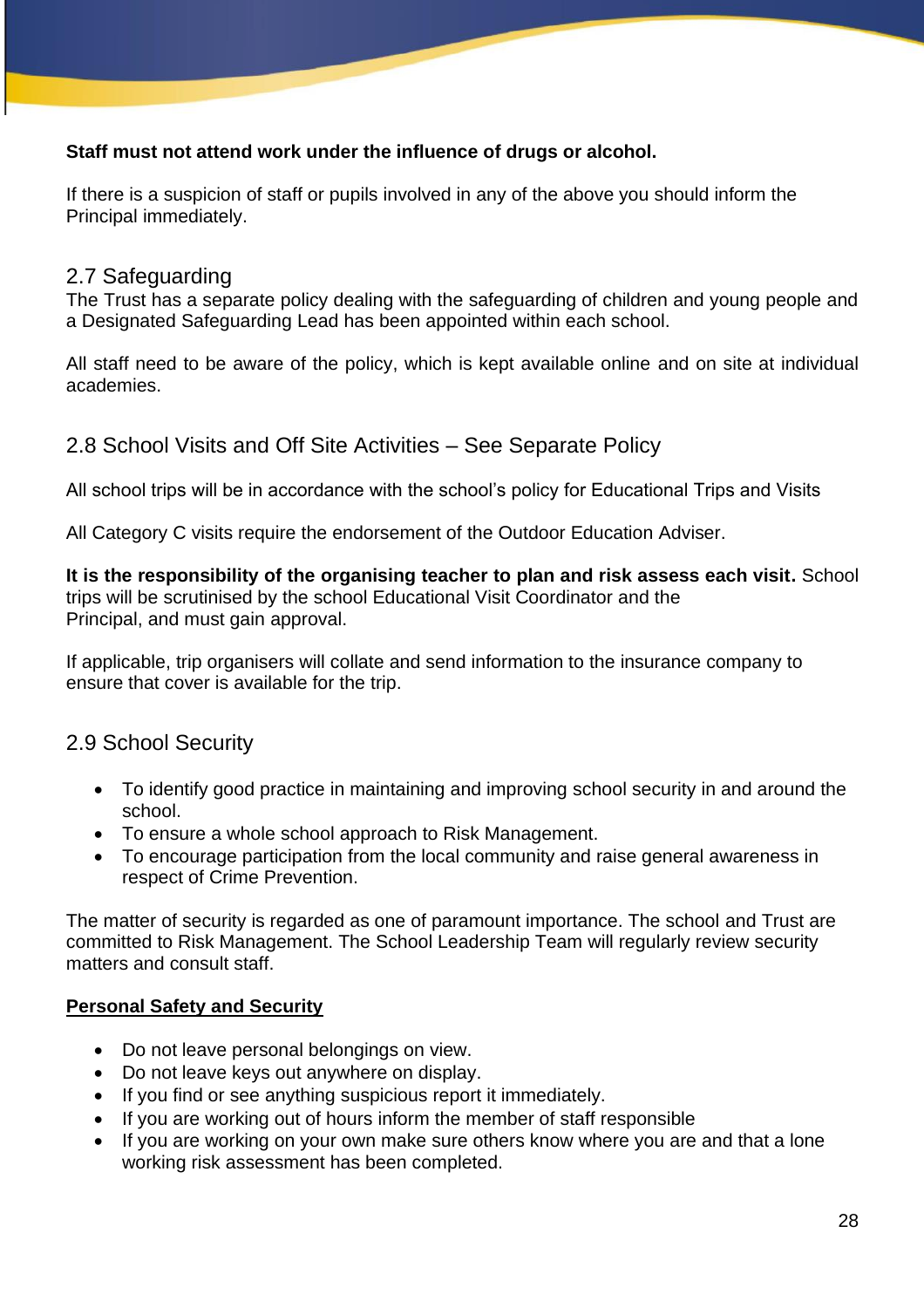- If you are going off site or out of the office ensure you sign out and leave details of where you are going.
- If your plans change let someone know.
- Do not carry large sums of money or valuables.

## **Please refer to the Trust Security Policy**

## 2.10 Violence and Aggressive Behaviour Towards Staff

School pupils rarely exhibit violent or challenging behaviour. Violent and disruptive behaviour can lead to physical injury and/or emotional stress. Although low risk, the school has developed strategies for dealing with violent and disruptive pupils, which include:

- An appropriate curriculum design, taking account of individual pupil's abilities
- Suitable behaviour and discipline policies
- Consideration of the layout and supervision levels in classrooms, particularly those where hazardous activities are undertaken (e.g. Design and Technology)
- Staff Training such as De-escalation Training
- Good systems of communication
- Good incident reporting systems
- Suitable arrangements for ensuring affected staff receive appropriate supervision/counselling
- Systems in place for reviewing and learning from incidents

The school will assess the risk of violence and ensure suitable control measures are implemented.

## **Traumatic Stress**

It is clear that anyone can suffer emotionally from the effects of either one, or the accumulation of many, traumatic incidents, however often they normally encounter such incidents in their work. What may be considered a minor incident by the school could be the "final straw" for that member of staff, leading to signs of traumatic stress.

Such effects can be avoided if staff believe they are in an environment where they feel they have the support of their colleagues. Schools and the Trust believe it is particularly important that:

- Staff are encouraged to talk about incidents and their feelings arising from them, either openly with colleagues, or in confidence with your line manager, or trained counsellor.
- Staff do not make judgments or assumptions about how a member of staff should react to an incident.
- All staff are encouraged to feel that the incidents they have to deal with are the team's problems not their alone.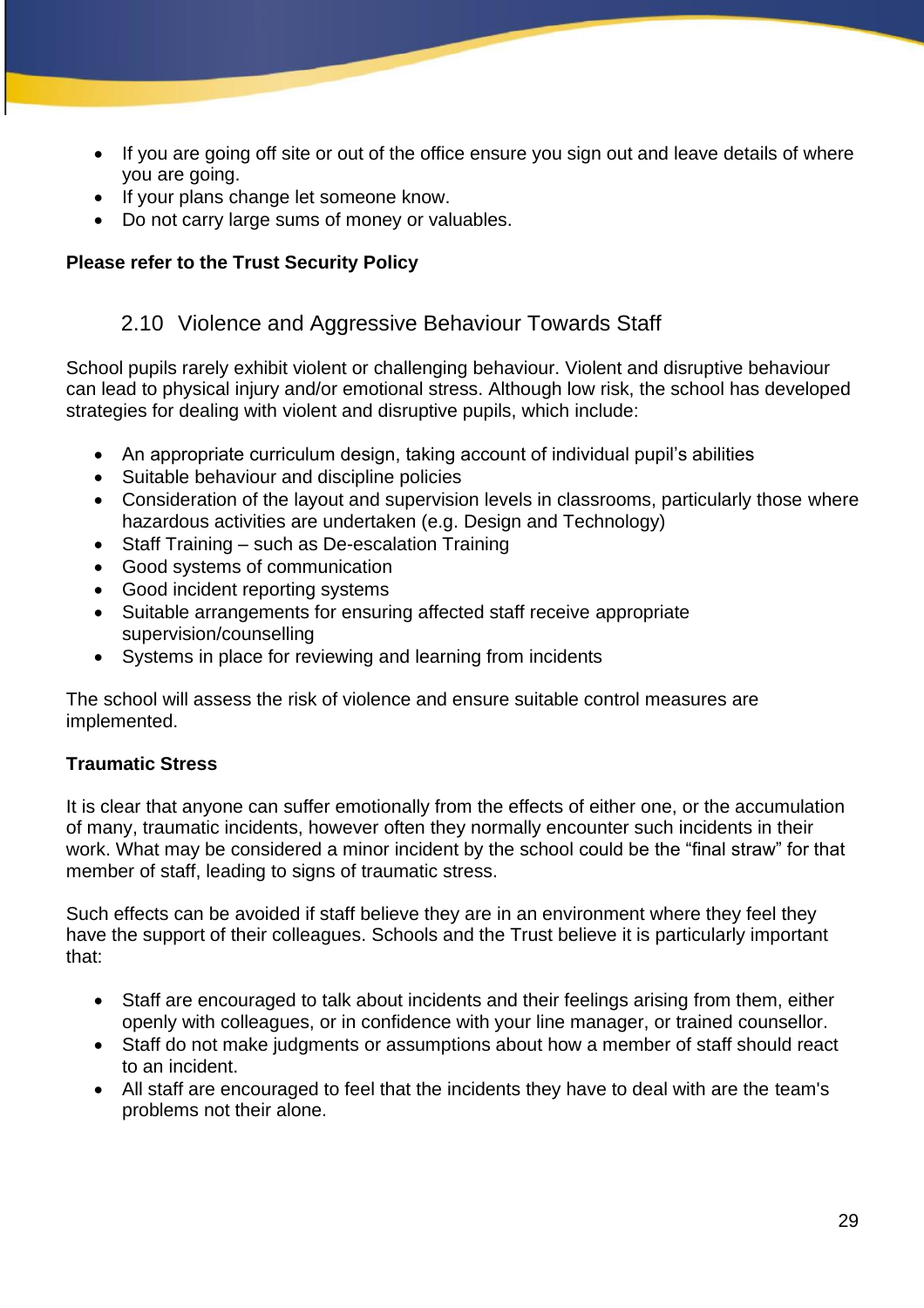# 2.11 Letting of Trust Property to Outside Bodies

A Lettings Conditions Form must be considered considering for the letting out the school (or part of the school), which details conditions and insurance arrangements.

## 2.12 Vehicle Movement on School Property (Where Appropriate)

The movement of vehicles on the school site is a hazard, which must be properly managed in order to minimise the risks. Our aim is to separate vehicles from pedestrians. Vehicles include staff cars, delivery vans, contractors vehicles, home to Academy transport vehicles and parent cars.

If the school has pedestrian walk ways with crossings, the site speed limit is must be less than 5 mph. **Note: Staff should be extra cautious when going past front gates.** 

Any pupils found to be walking in the road are to be informed to walk on the pathways provided.

Any dangerous driving is to be reported directly to the Senior Leadership Team.

## 2.13 Jewellery in School

The Trust recommends that pupils should wear limited jewellery: watches, simple rings and stud earrings are allowed. No jewellery should be worn during physical education.

## 2.14 Sun Safety

Exposing children to too much sun may increase their risk of skin cancer later in life.

Make sure all skin is covered with sunscreen, even on cloudy or overcast days. Advise parents to use sunscreen that has a sun protection factor (SPF) of 15 or above and is effective against UVA and UVB. Don't forget to apply it to their shoulders, nose, ears, cheeks, and the tops of their feet. Reapply often throughout the day. Encourage pupils to play in the shade – for example, under trees – especially between 11am and 3pm, when the sun is at its strongest.

If it is a particularly hot day, senior leaders must make a decision on whether pupils are allowed outdoors at all, or for a limited period of time, at play times.

See NHS quidelines for more information.

## 2.15 Temperature in Classrooms

Temperatures in the workplace are covered by the Workplace (Health, Safety and Welfare) Regulations 1992, which place a legal obligation on employers to provide a "reasonable" temperature in the workplace. It is the employer's essential duty is to determine what reasonable comfort will be in the particular circumstances.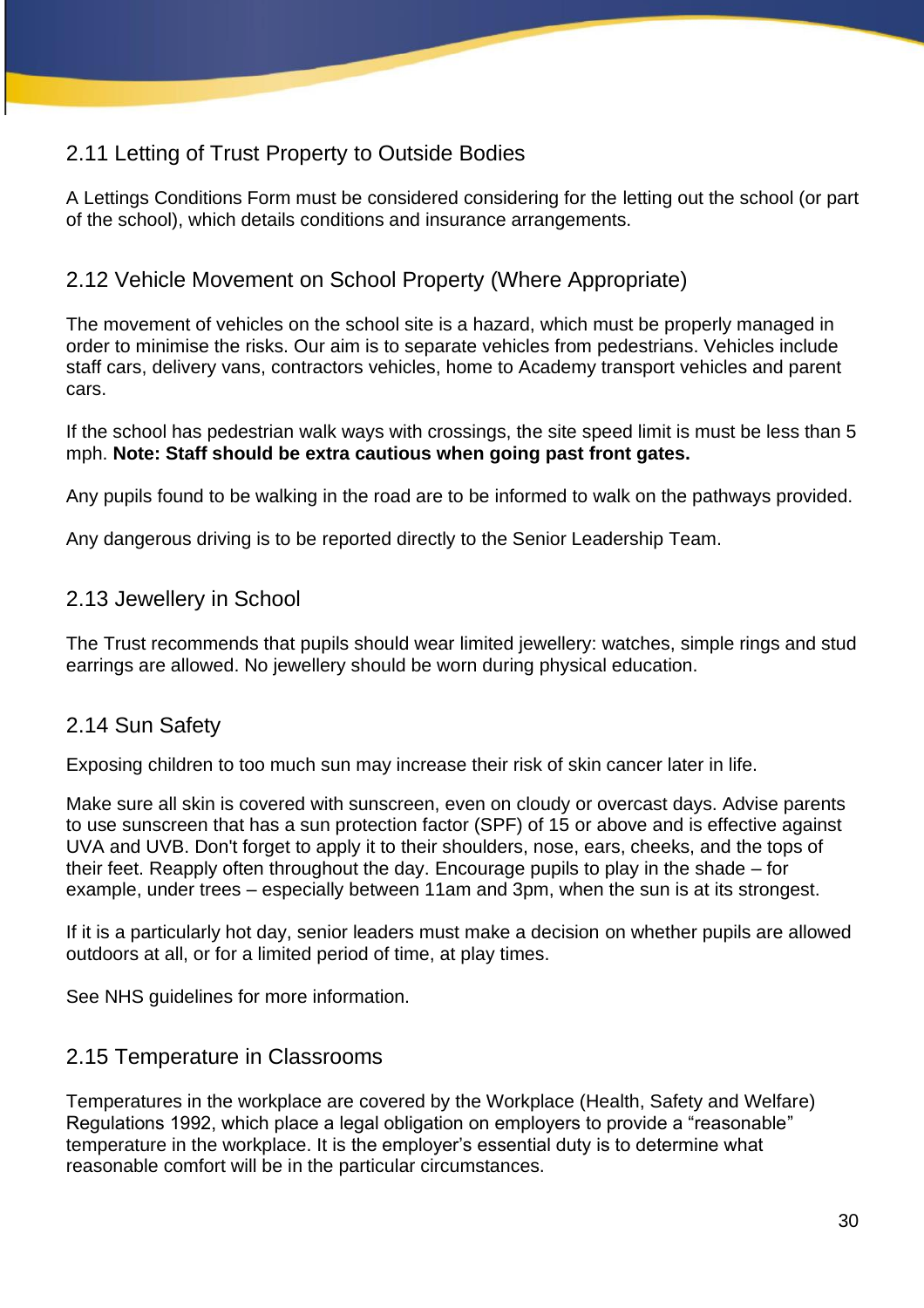# 2.16 Safety Policy Review Procedure

Active monitoring is proactive and is intended to prevent injuries etc. from happening at all. The monitoring of health and safety systems is required by law. This Health and Safety Policy will be monitored and reviewed closely by the Compliance Committee and is scrutinised externally by our Health & Safety partners. All documents and procedures for equipment, services and resources bought by the Trust and the school will be communicated to staff to ensure staff are aware of the health and safety issues. Training may also be provided to ensure equipment is being used as per the manufacturer's instructions.

Reactive monitoring systems uses data which is collected after an incident or hazard has been reported. It is used to prevent further reoccurrence.

## **Reactive Health and Safety Monitoring**

*Incident/Accident Reporting* Academies must have systems in place to enable staff to report incidents. There are a number of reasons why incidents must be reported:

- To comply with legal requirements
- **Certain incidents must be reported to the Health and Safety Executive** so that causes can be investigated in order that action can be taken to prevent recurrence
- In order that statistics can be compiled to help direct the accident prevention effort.

*Accident reports must be completed promptly.* 

#### *Incident Investigation*

- Incidents will be investigated in order to determine what action needs to be taken to prevent a reoccurrence.
- The main aim of an incident investigation is to highlight the causes of an incident and to take prompt and effective steps to prevent its recurrence. The investigation will look at the immediate causes and the underlying causes. It will consider both 'unsafe acts' and 'unsafe conditions'. Was there adequate supervision? Were the staff adequately trained?

The Senior Leadership Team or Delegated person responsible will assess all accidents and incident and will then carry out either a full in depth investigation or an informal investigation.

#### **Note: All staff to report all hazards using the defects reporting procedure Active Health and Safety Monitoring:**

**Checks :** Will be carried out on a regular basis, and records kept inspections do not only check safety standards, they promote a health and safety culture and demonstrate a commitment to health and safety.

## 2.17 Health and Safety governance

Aside from the Compliance Committee of the Trust, the Executive Team will review its health and safety performance, consider significant issues and problems, and refer any serious issues to the Compliance Committee for review.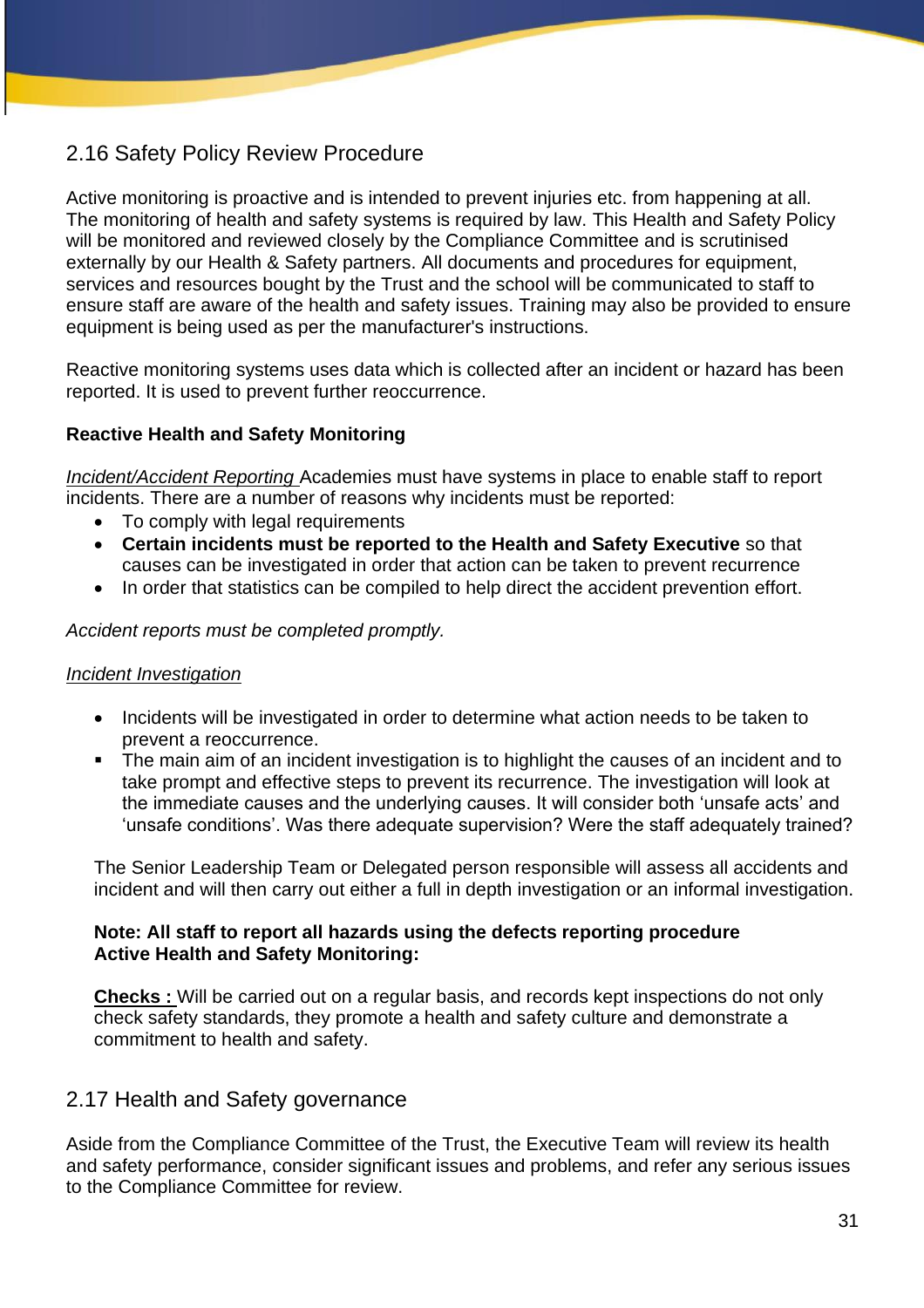# 2.18 Health and Safety Training

As well as being a statutory requirement under current health and safety regulations, training is an important way of achieving competence and helps to convert information into safe working practices. The risk assessment will help determine the level of training needed for each type of work as part of the preventive and protective measures. This can include basic skills training, specific on the job training and training in health and safety emergency procedures.

New staff are to have Health and Safety Induction training, which includes:

- The Health and Safety Policy
- Fire and Emergency Procedures
- First Aid procedures
- Staff responsibilities
- How to report hazards
- Incident reporting
- Hazards associated with work and risk assessment

Local rulesTraining needs are identified on an ongoing basis.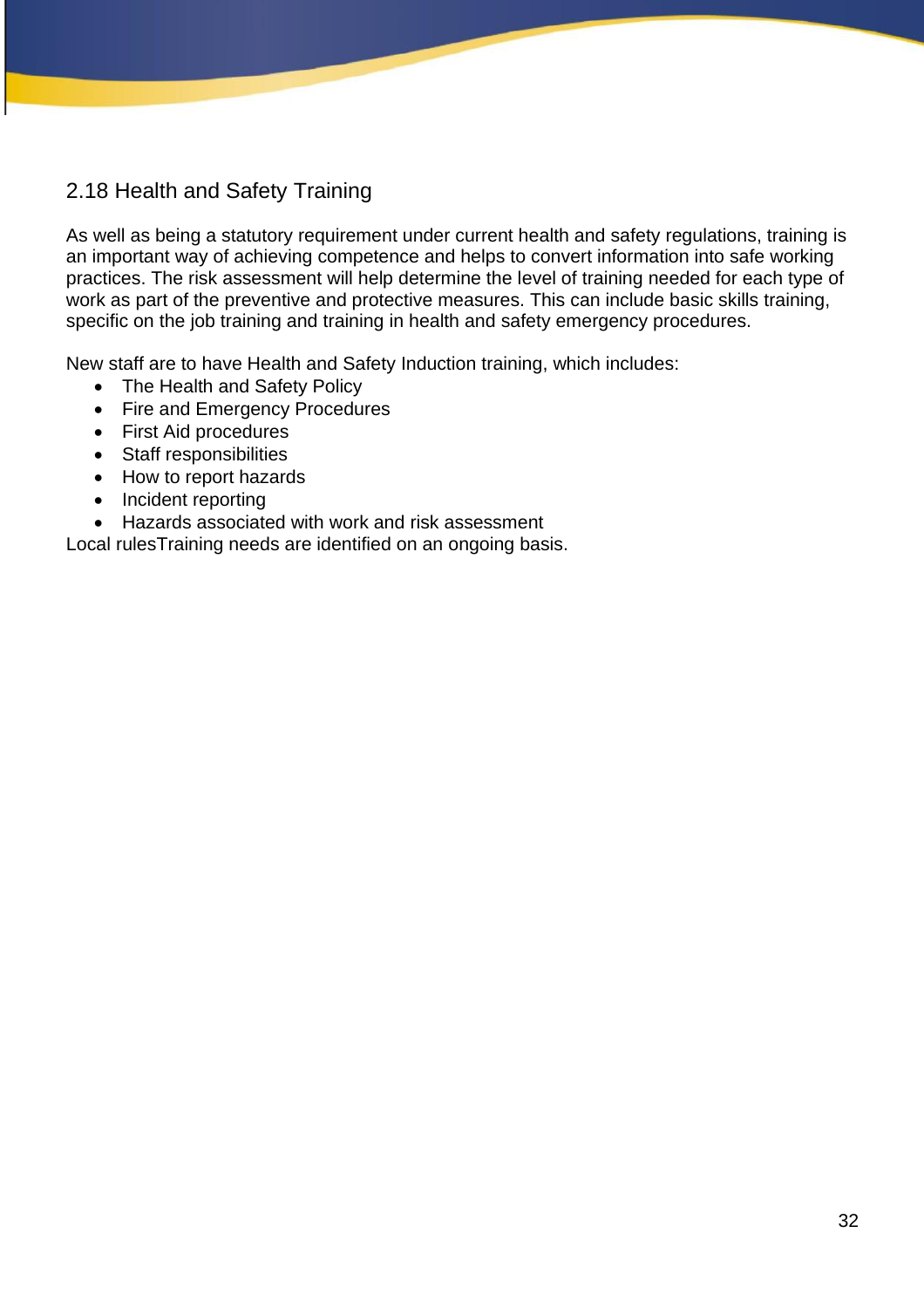2.19 Appendices:

## **APPENDIX ONE**

## **ORGANISATIONAL CHART FOR TRUST SCHOOLS**

Level 1

Executive Team, School Principal & Compliance Committee

Level 2

Trust Operations Manager (bar PFI School)

Level 3 Assistant Principals, Site Managers & Office Manager

> Level 4 **Staff**

Level 5 Non staff members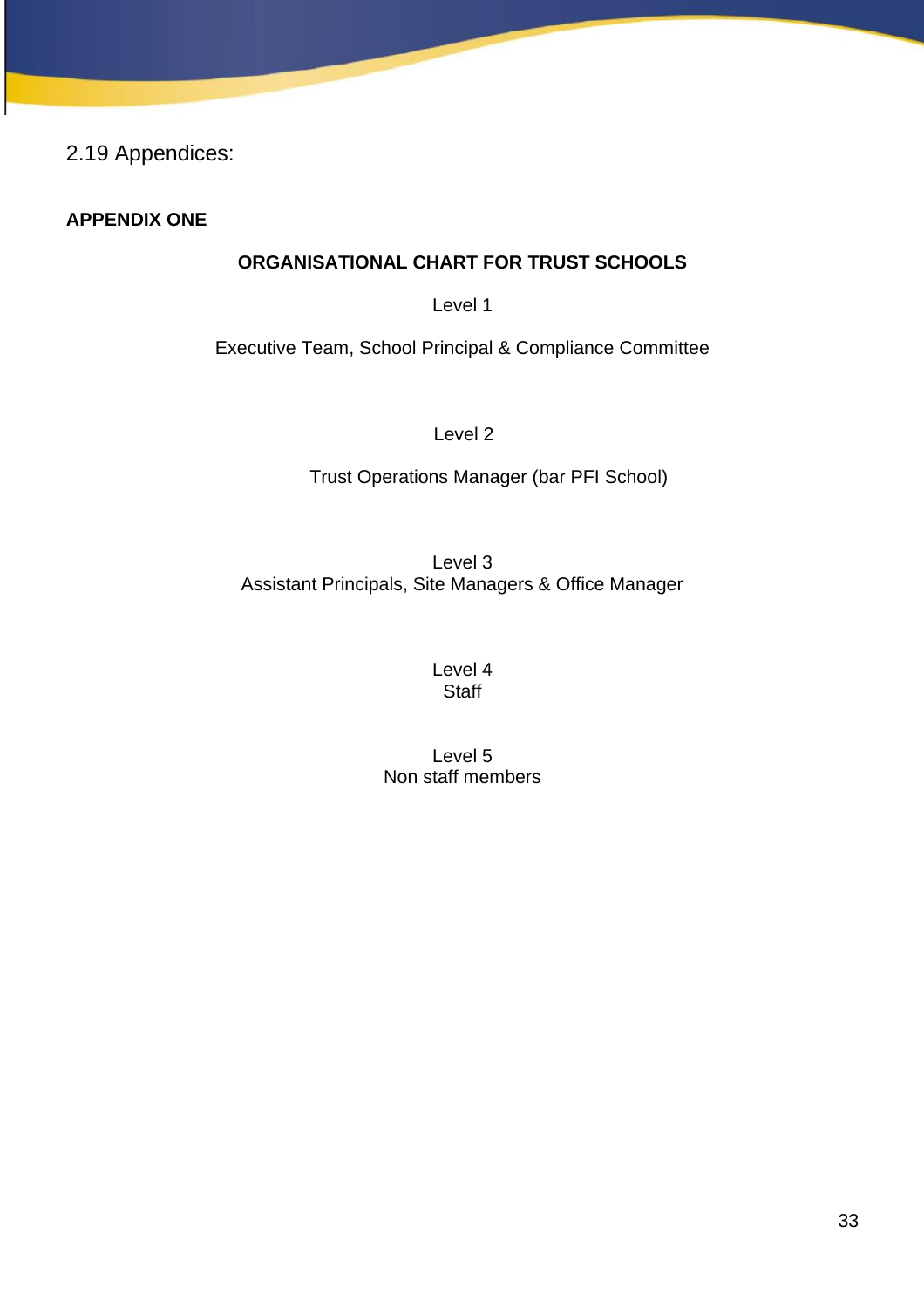## **Appendix 2**

# **Parklands Primary School – A PFI Maintained School**

As a PFI maintained academy, the Academy Trust recognises that the PFI company (AMEY) has a responsibility for maintaining health & safety standards within the academy. This is separate from this policy, and the company, with management from Northamptonshire County Council, maintain their own H&S Policy, checklists, risk assessments, monitoring & inspections and Amey staff training. The Principal of the academy will work closely with the PFI company to ensure that the standards are high, as expected within the Trust and support the Site Manager in ensuring H&S regualtions (including provision for fire alarm testing) are upheld. Within the day-to-day expectations of the health and safety of staff and students, the Principal will ensure that there is appropriate signage, training and that the school is maintained to a good standard. Issues will be raised as an event with the Amey site supervisor, and monitored to ensure completion of the event.

The Academy Trust, including the CEO, the Principal and the Compliance Committee, reserve the right to inspect the premises, monitor paper work, and undertake inspections to ensure compliance of H&S standards. To this end, this policy will be the standard that the Trust expects the PFI company to commit to.

It is the responsibility of the CEO, the Compliance Committee, the Executive Team & the Principal to ensure that the standards of H&S within the academy are monitored, and the members of the Compliance Committee will meet annually with representatives from the PFI company to ensure that issues are raised, monitored and completed to a satisfactory conclusion. Where the Trust feels that the PFI representatives are not engaging with areas that are deemed a health and safety risk, the Trust will then follow this up with the appropriate representative from the County Council. At all times, it is expected that the PFI company will honour the agreements made in the PFI contract on academy conversion.

In addition the school leaders will ensure the Trust's additional checks for the EYFS are fuflilled.